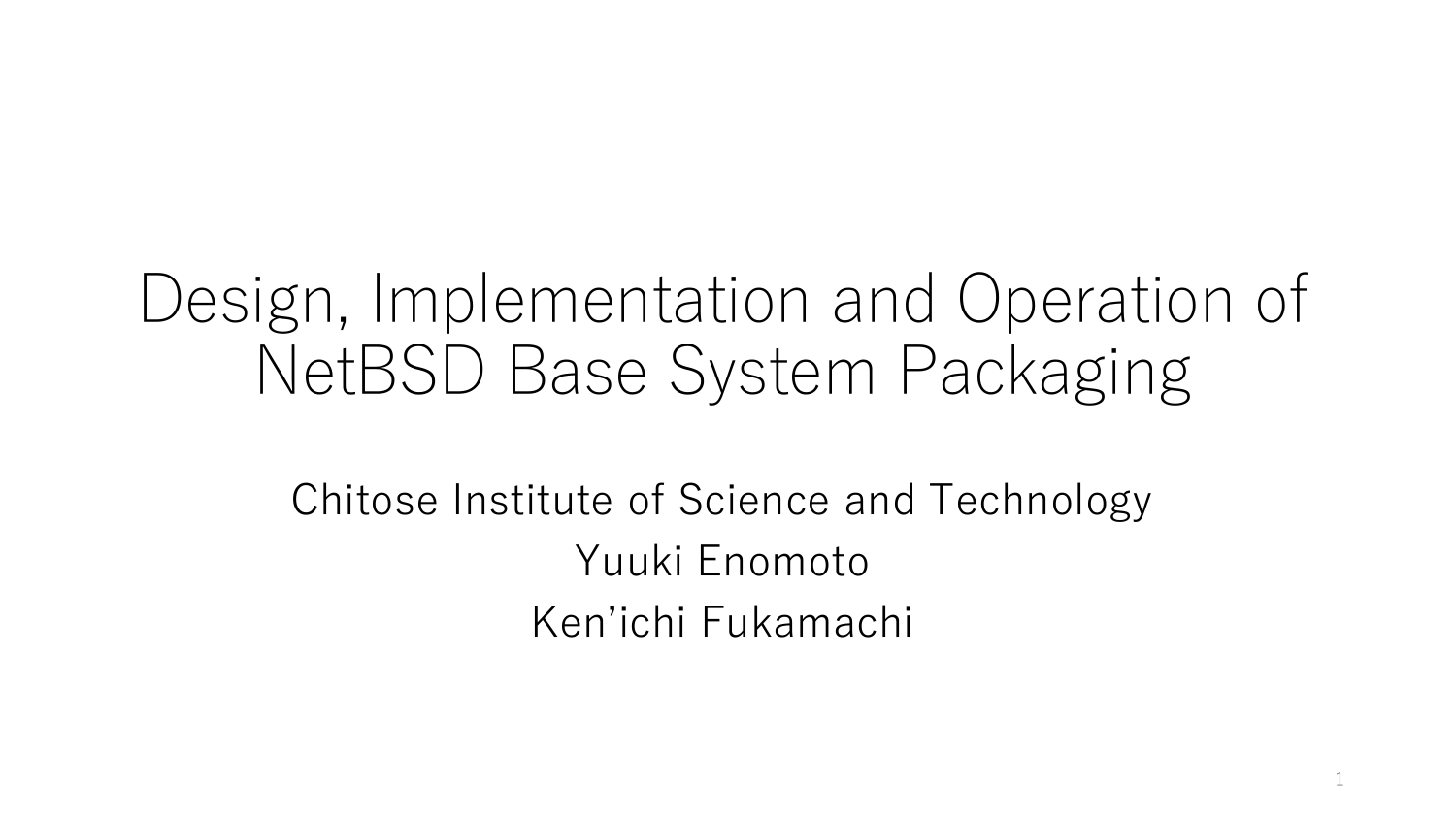#### Abstract

- OS built on fine granular small parts is preferable to one built on the large tarballs in order to ……
	- Speedy security update.
	- Easy replacement.
	- Rollback
- In Linux distributions, the system are already divided into many small packages.



Copyright (c) lewing@isc.tamu.edu Larry Ewing and The GIMP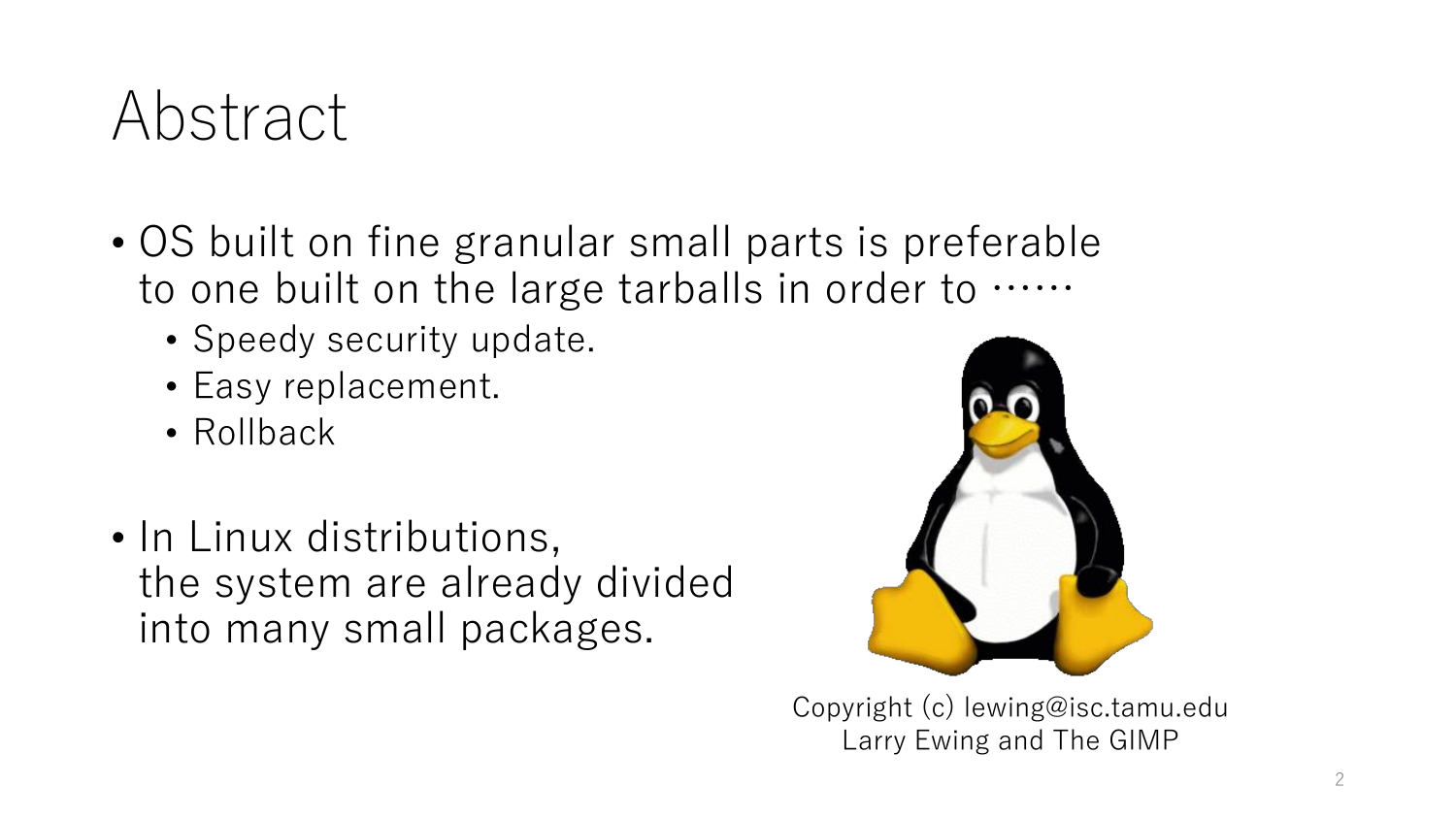

• BSD Unix are behind the curve on the base system packaging.



- We have developed a software "**basepkg**" to improve NetBSD base system granularity.
- This presentation shows replacement of a few OS granular parts is clearly faster and can provide extra useful functions for NetBSD users.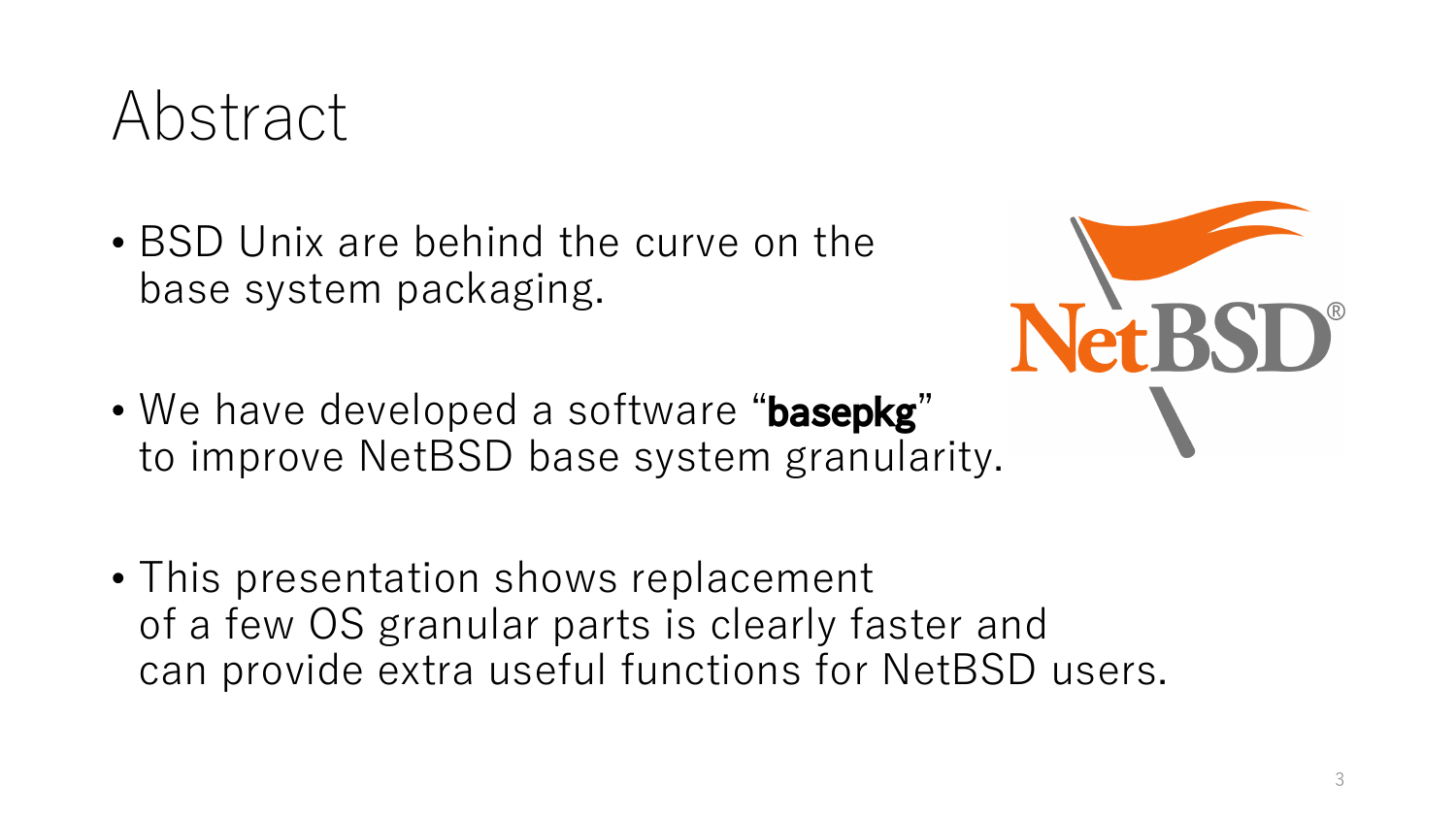#### **Contents**

- 1. Background
- 2. Packages in BSD Unix
- 3. basepkg
- 4. Discussion
- 5. Conclusion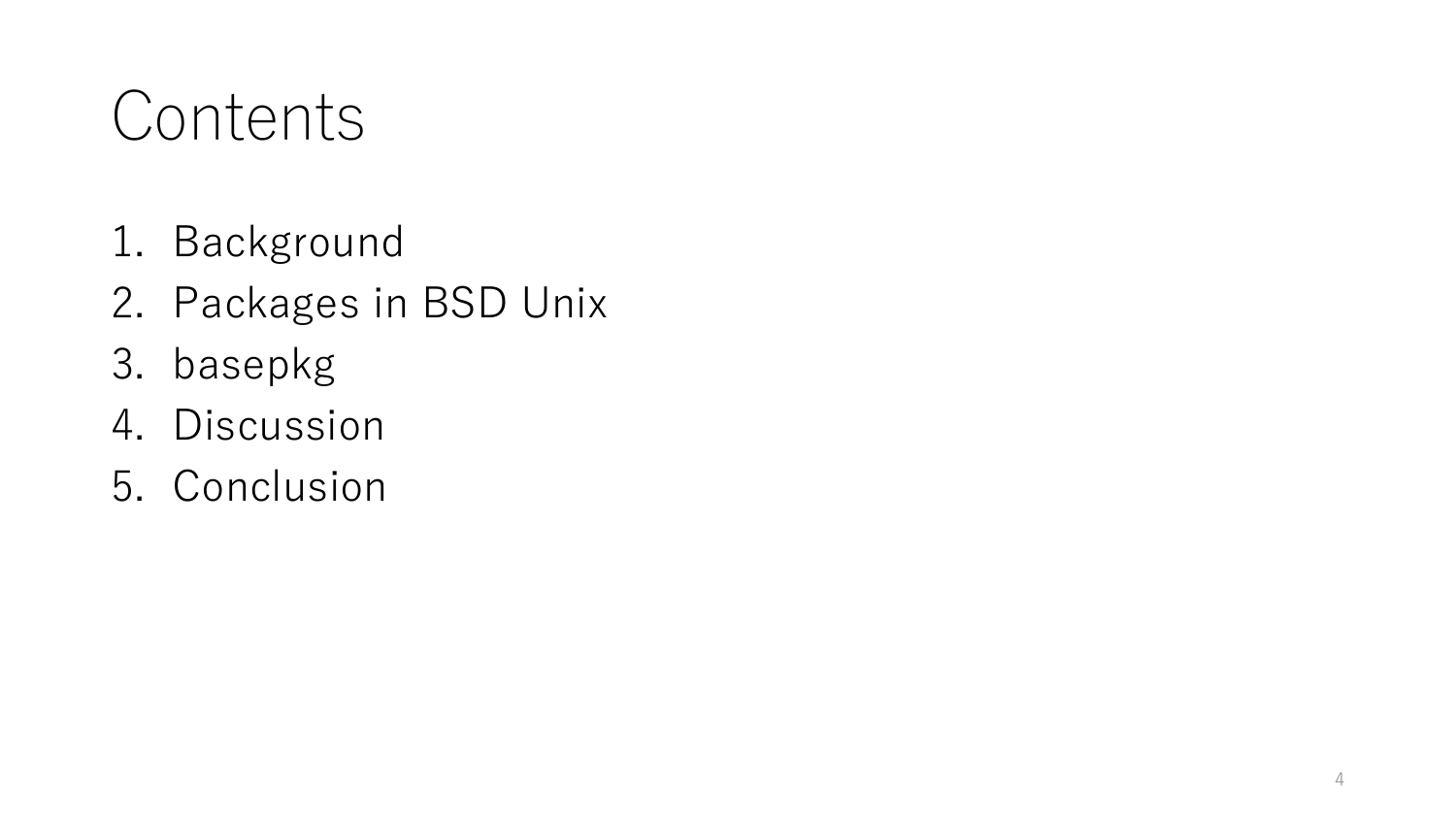#### **Contents**

- 1. Background
- 2. Packages in BSD Unix
- 3. basepkg
- 4. Discussion
- 5. Conclusion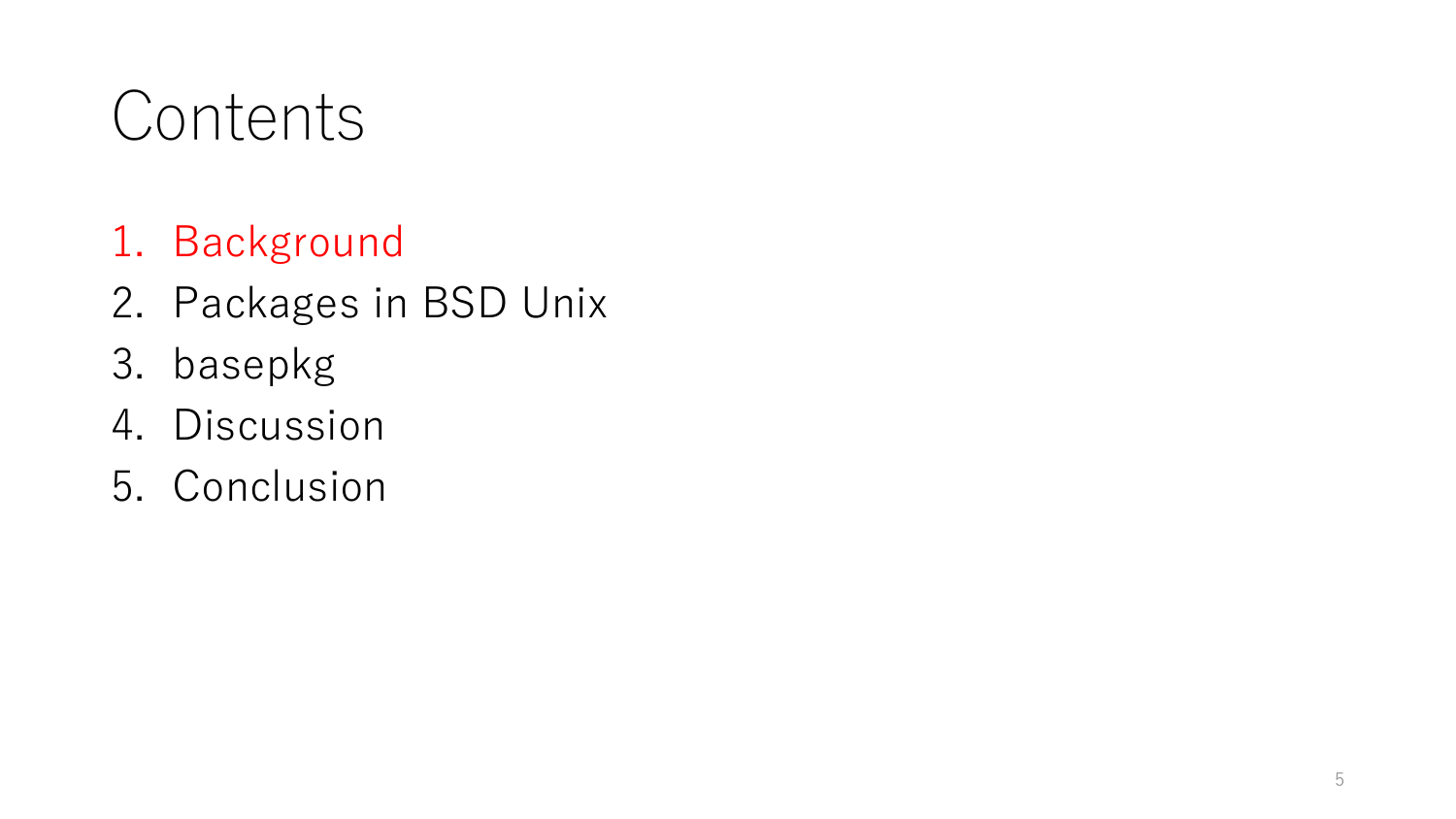## Background (1/6)

- OS has been managed on one source tree set has been managed.
- In NetBSD, either of a large or small tarball or the combination is used.
	- **base.tgz** (Mandatory for the operating system)
	- **comp.tgz** (Compiler tools)
	- **man.tgz** (Manual)

**/usr/src/ |-- BUILDING |-- CVS |-- Makefile |-- Makefile.inc |-- UPDATING |-- bin |-- build.sh |-- common |-- compat |-- crypto |-- dist |-- distrib |-- doc |-- etc |-- external |-- extsrc |-- games |-- gnu |-- include |-- lib |-- libexec |-- regress |-- rescue |-- sbin |-- share |-- sys |-- tests |-- tools |-- usr.bin |-- usr.sbin `-- x11**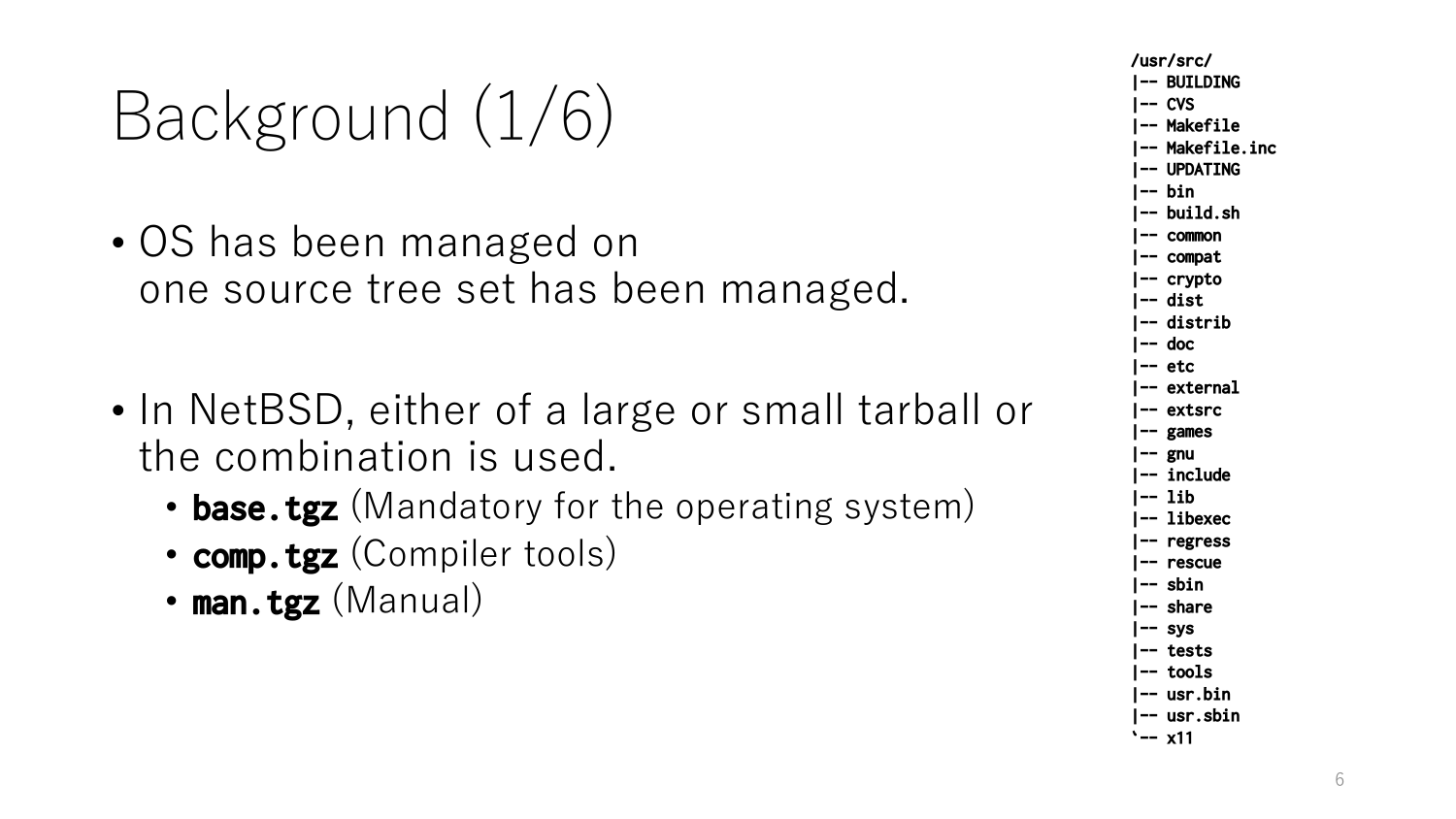## Background (2/6)

- Third-party software are managed as a set of small archives called as "package".
- Package consists of software, documentation, configuration files, and meta data.<br>Executable File

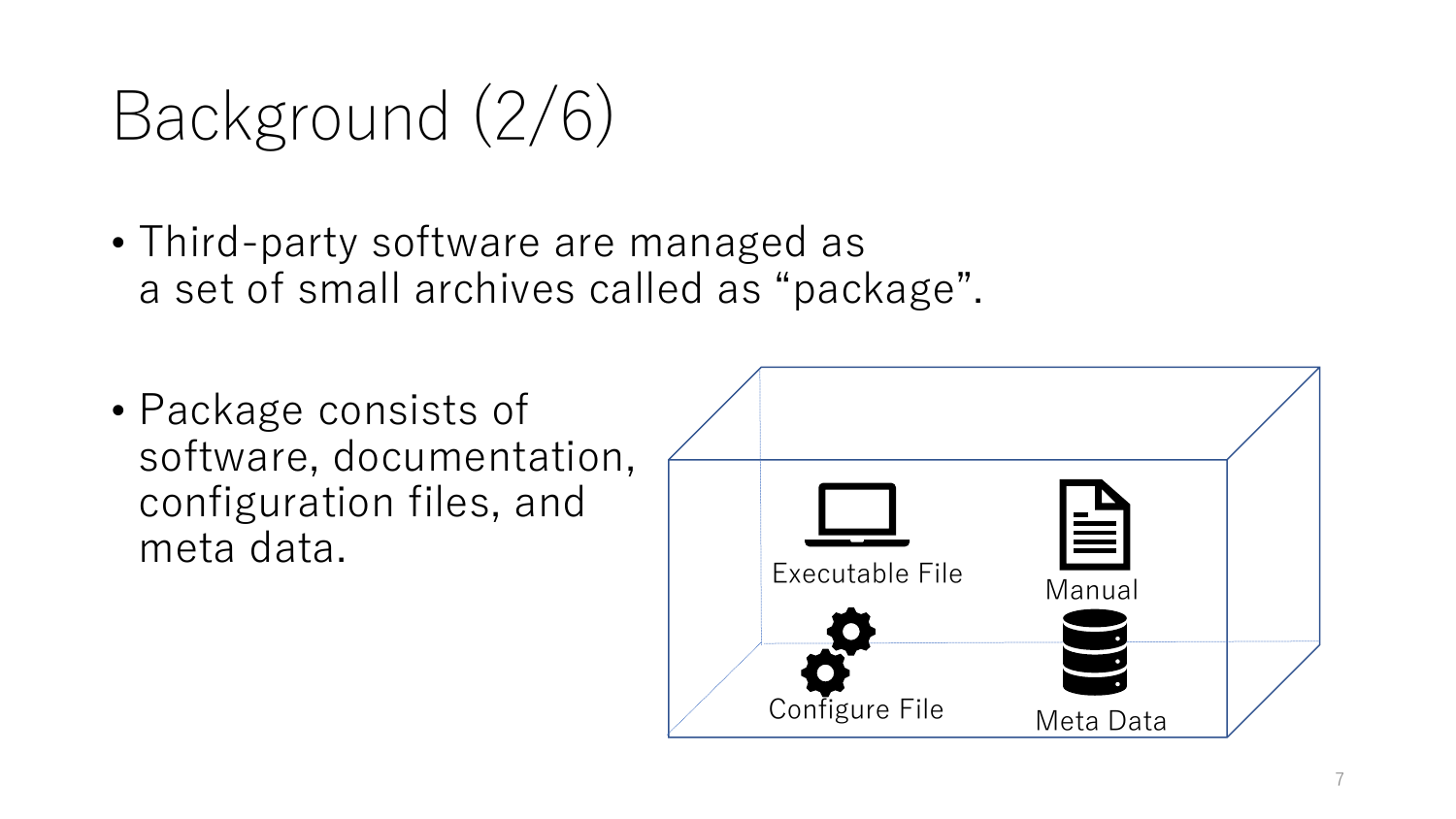## Background (3/6)

• Meta data required to operate in installation and deinstallation.

| <b>OS</b>   |      | format   package manager |
|-------------|------|--------------------------|
| FreeBSD txz |      | pkg(7)                   |
| NetBSD      | .tgz | pkg_install              |

- Meta data contains ……
	- Build environment
	- Comment
	- Description
	- Dependency
	- Install script

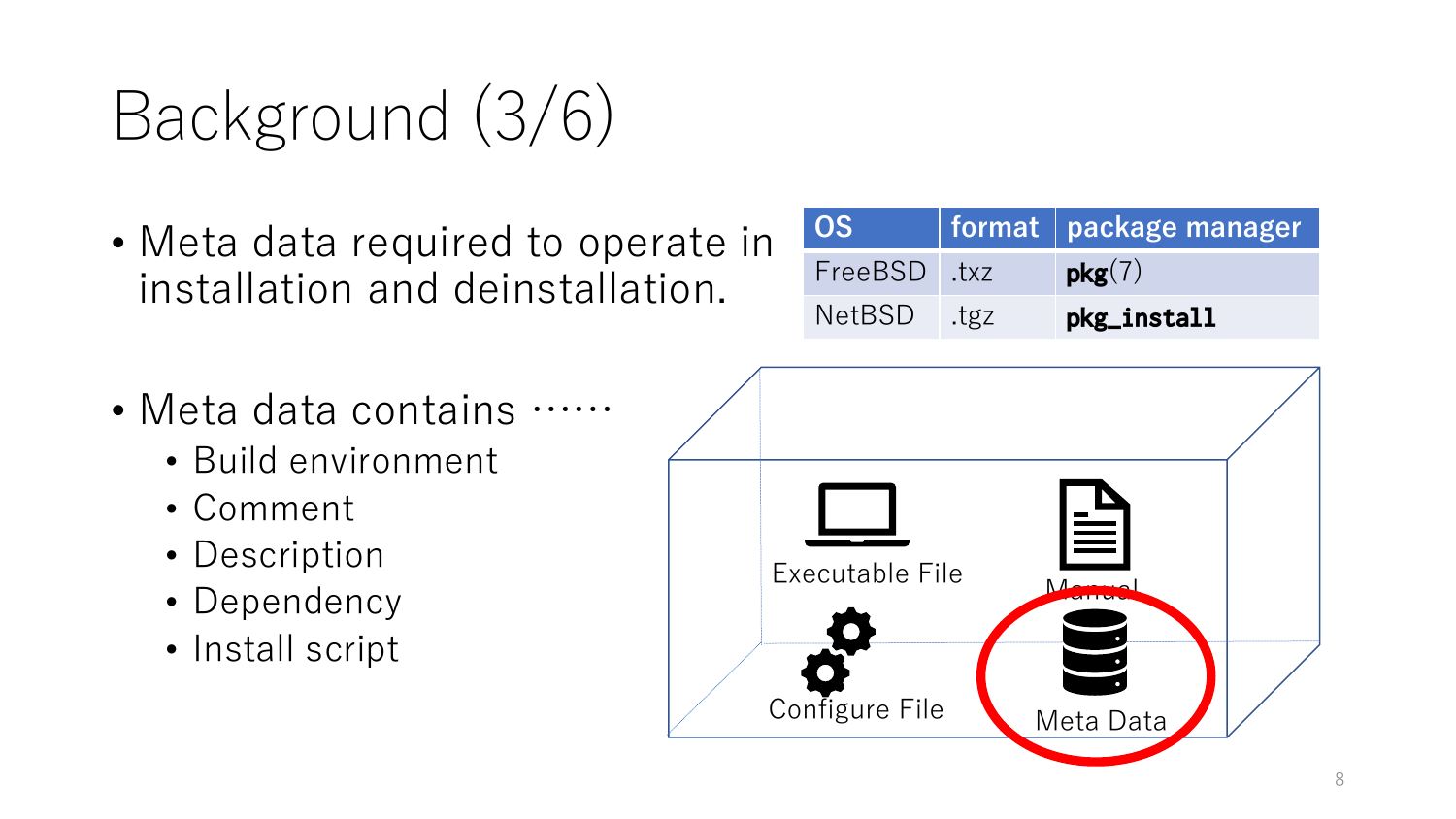### Background (4/6)

• Historically, BSD Unix has been developed in its own source tree including kernel and userland program.



• Linux distribution needed to assemble a lot of system utilities.

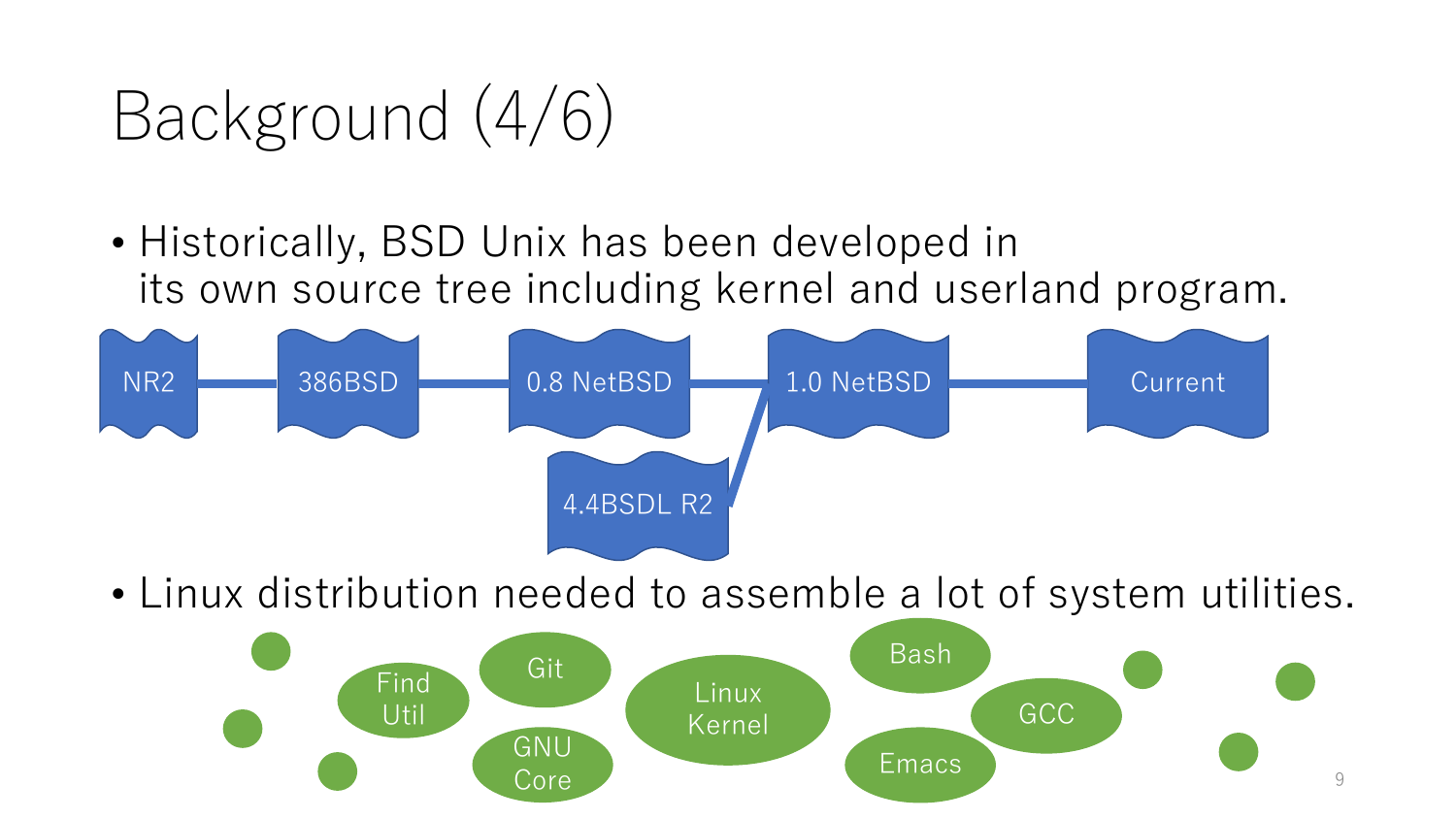## Background (5/6)

- Major Linux distributions such as Debian and RHEL are already divided into many small packages.
- These OS's can manage both its own base system and third-party software through its package manager.

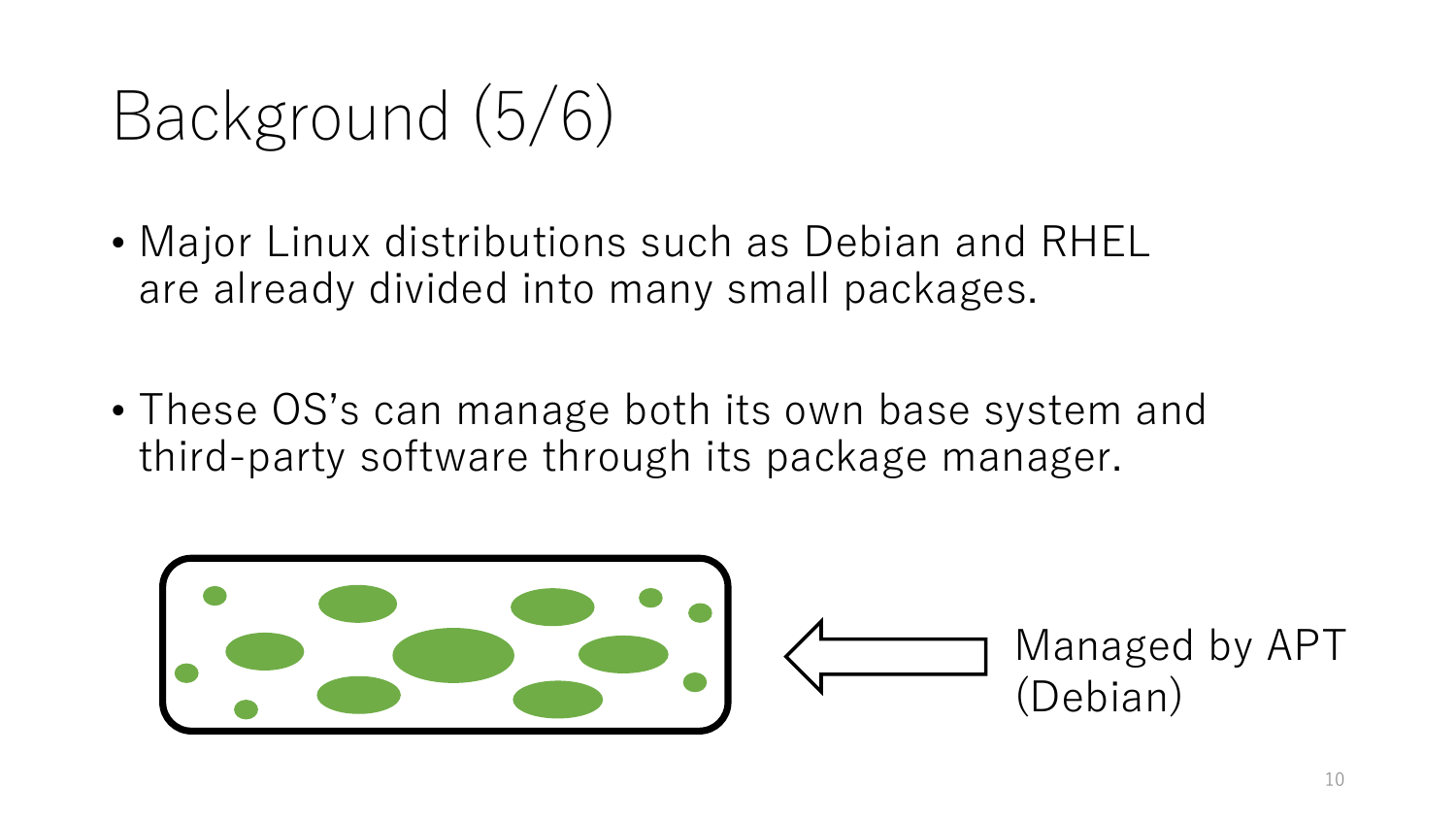## Background (6/6)

- BSD Unix have each package framework
	- **ports**(7)
	- **pkgsrc**(7)
	- … but they have been used only for third-party software management.
- However today, for uses, it's better that OS can be assembled on a lot of small parts.
	- It's suitable for security update, replacement and rollback of specific parts.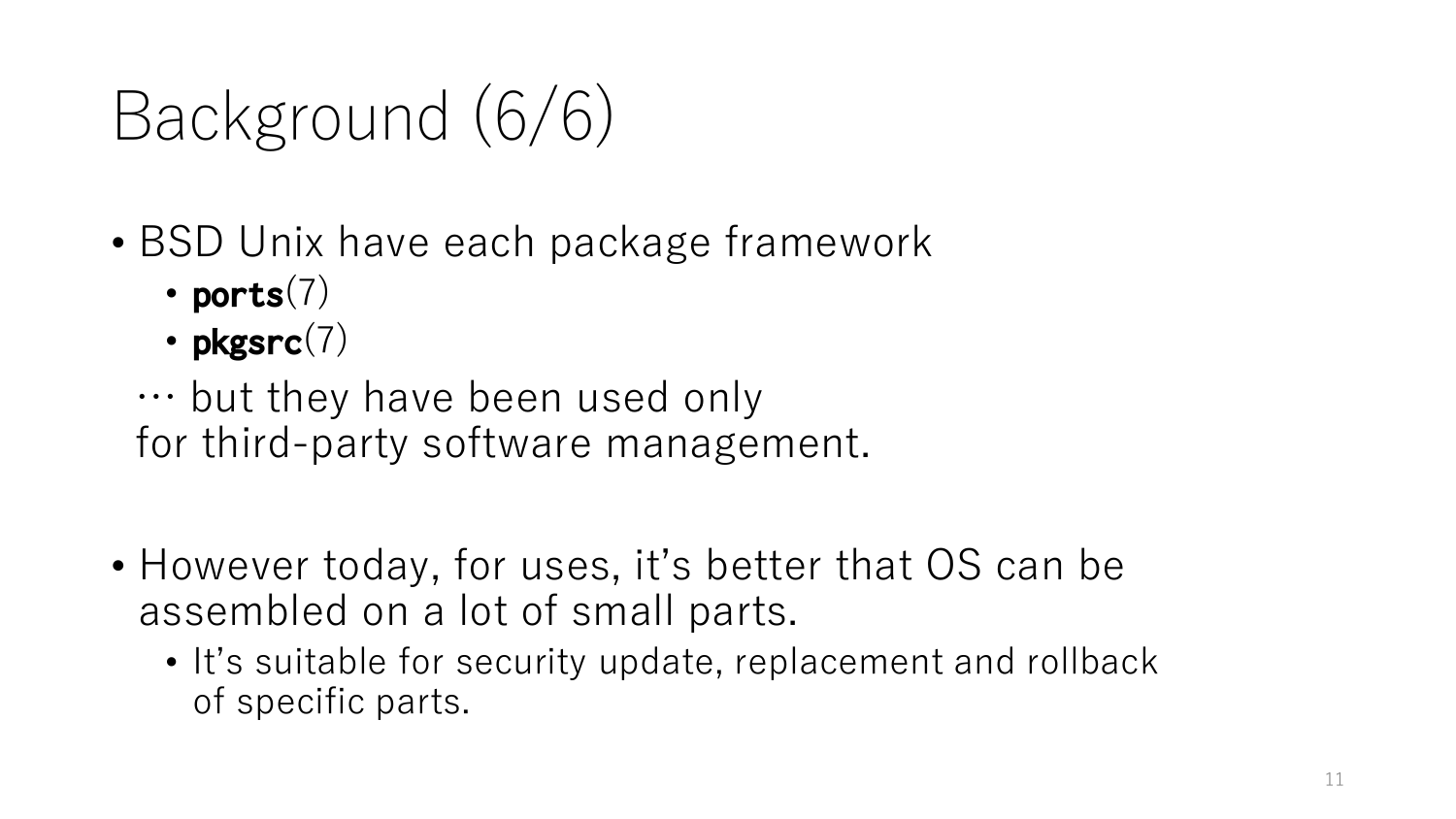#### **Contents**

- 1. Background
- 2. Packages in BSD Unix
- 3. basepkg
- 4. Discussion
- 5. Conclusion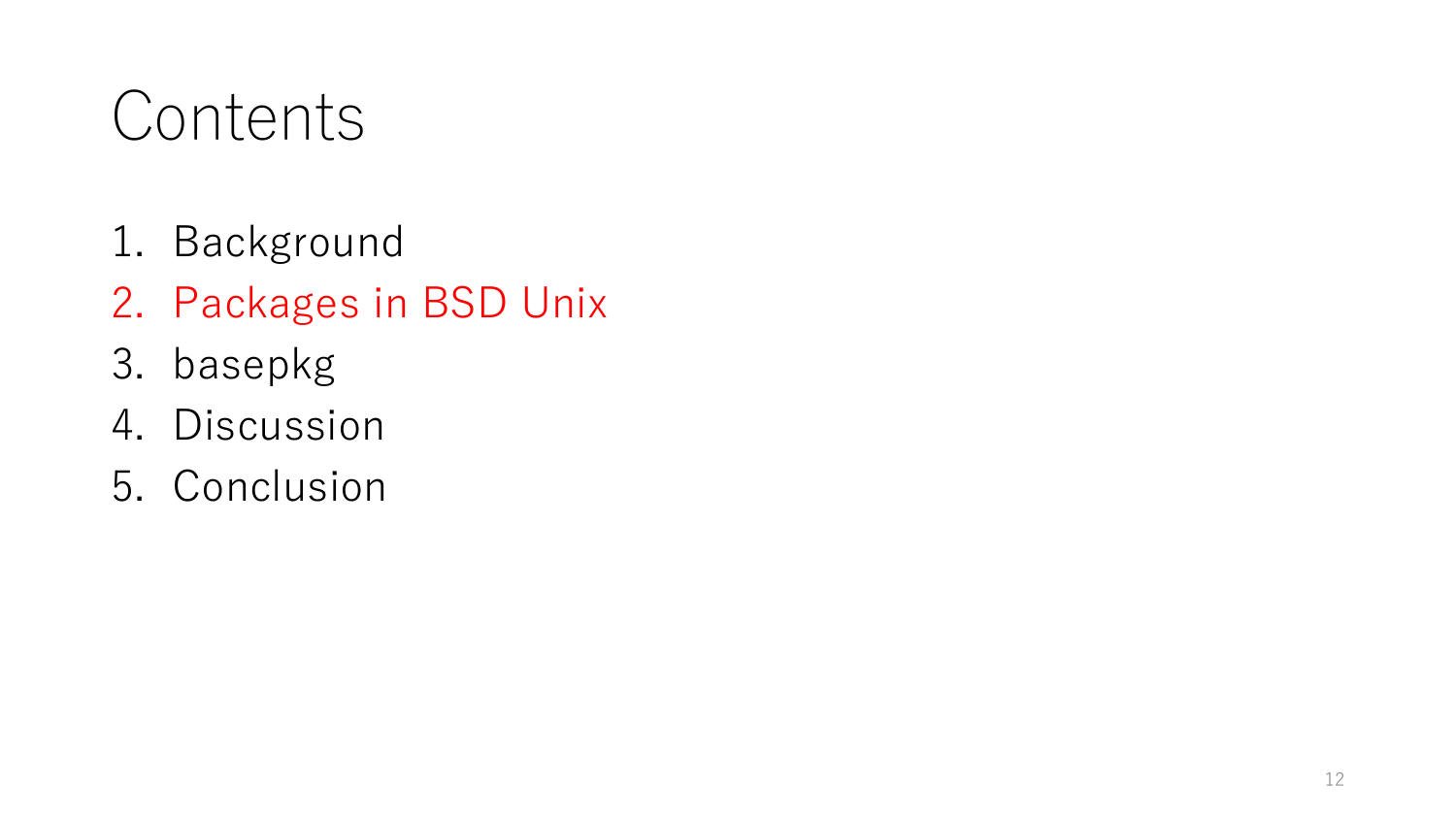### Packages in BSD Unix (1/4)

- BSD Unix consists of the base system and optional third-party software not distributed within the base system.
- Third-party software provided by **ports**(7) or **pkgsrc**(7).

|                 | ports(7)                              | pkgsrc(7)                                                    |
|-----------------|---------------------------------------|--------------------------------------------------------------|
| Meta Data       | +COMPACT_MANIFEST<br><b>+MANIFEST</b> | +BUILD_INFO<br>+CONTENTS<br>+DESC<br>$\bullet\bullet\bullet$ |
| Package Manager | pkg(7)                                | pkgtools/pkg_install                                         |
| Platform        | FreeBSD, OpenBSD                      | Multi Platform                                               |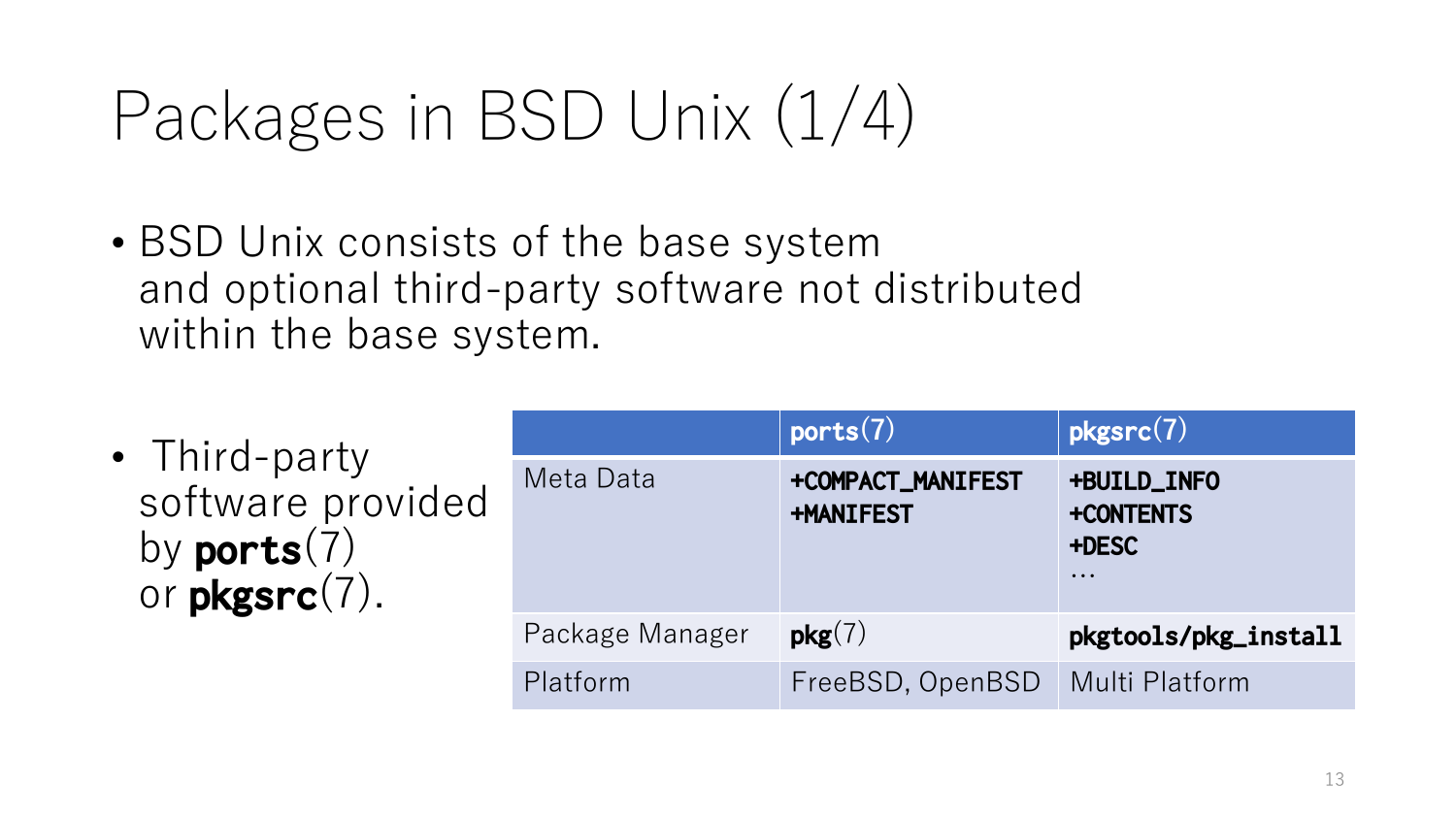## Packages in BSD Unix (2/4)

- BSD Unix has some approach for base system packaging.
- FreeBSD 11 introduced a base system packaging mechanism called "**PkgBase**".
- NetBSD has a framework called "**syspkg**" introduced at January 8, 2002.
	- It's also merged into build.sh as a feature of the official building process.
	- **build.sh syspkgs**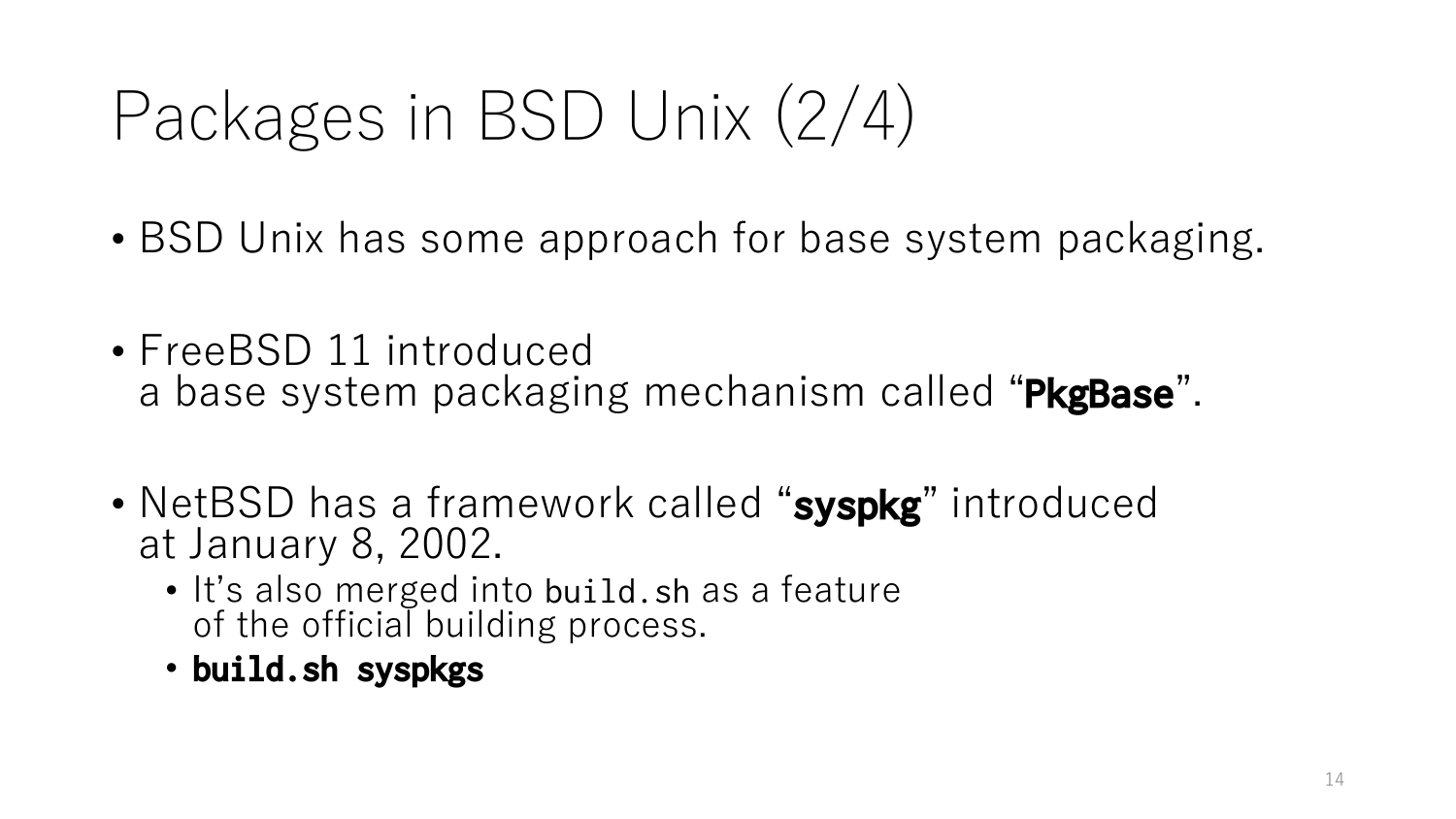## Packages in BSD Unix (3/4)

- Especially, in syspkg, NetBSD wiki says "There has been a lot of work in this area already, but it has not yet been finalized."
- syspkg has several problems for these years.
	- 1. The database under **usr/src/distrib/sets** has been incomplete.
	- 2. Package made by syspkg lacks several meta data the current pkgsrc package.
	- 3. It's possible to overwrite existing **/etc** files because it has not install script.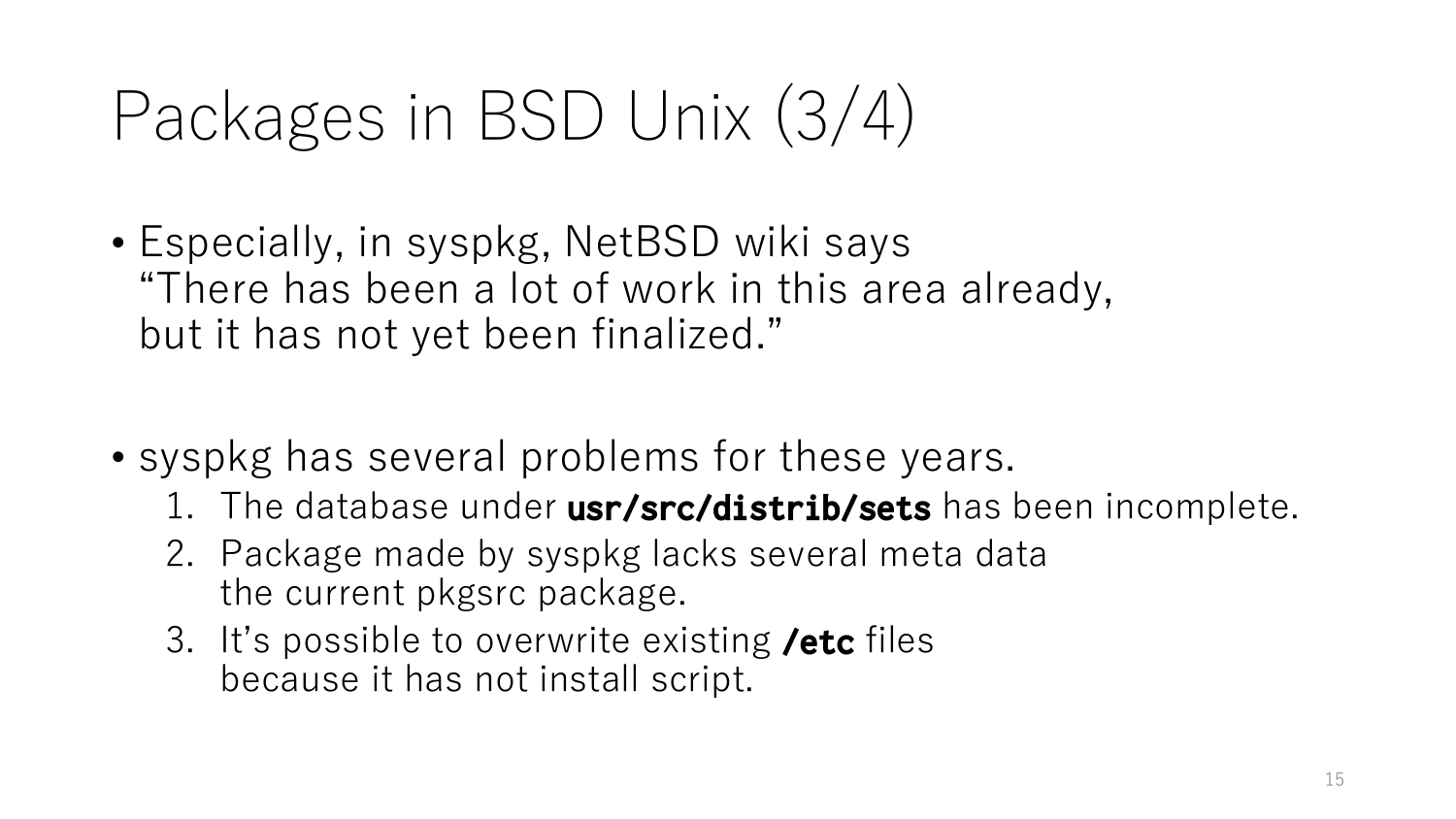## Packages in BSD Unix (4/4)

- We focused on NetBSD's **syspkg**.
	- Package is suitable for powerless architecture.
	- It look like there is room for advancement.
- It looks hard to directly fix **syspkg** framework which consists of a lot of makefiles, scripts, and undocumented data.
- We have developed another packaging mechanism as a third-party software by using only **syspkg** database and making the best use of **pkgsrc**(7) framework.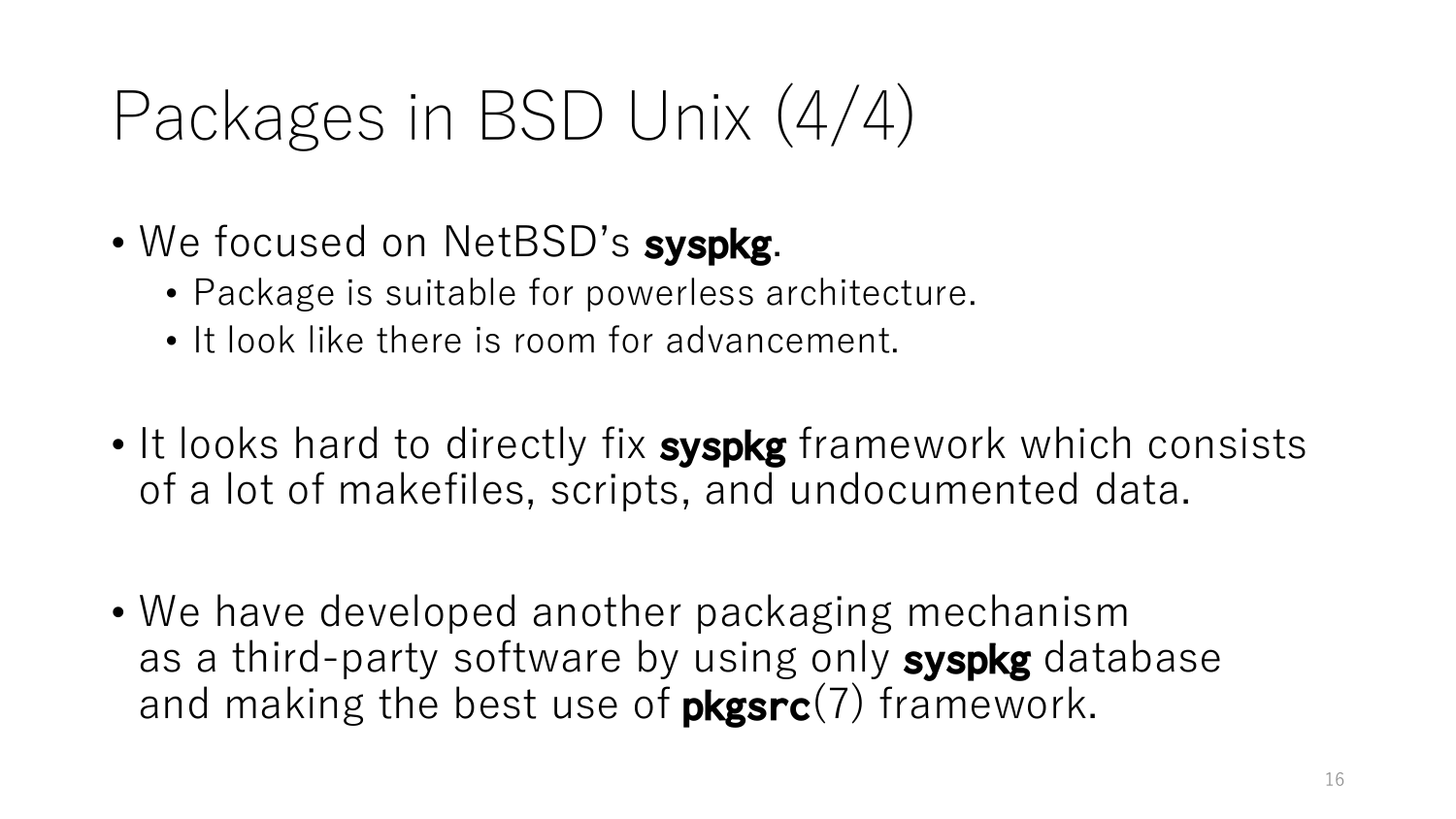#### **Contents**

- 1. Background
- 2. Packages in BSD Unix
- 3. basepkg
- 4. Discussion
- 5. Conclusion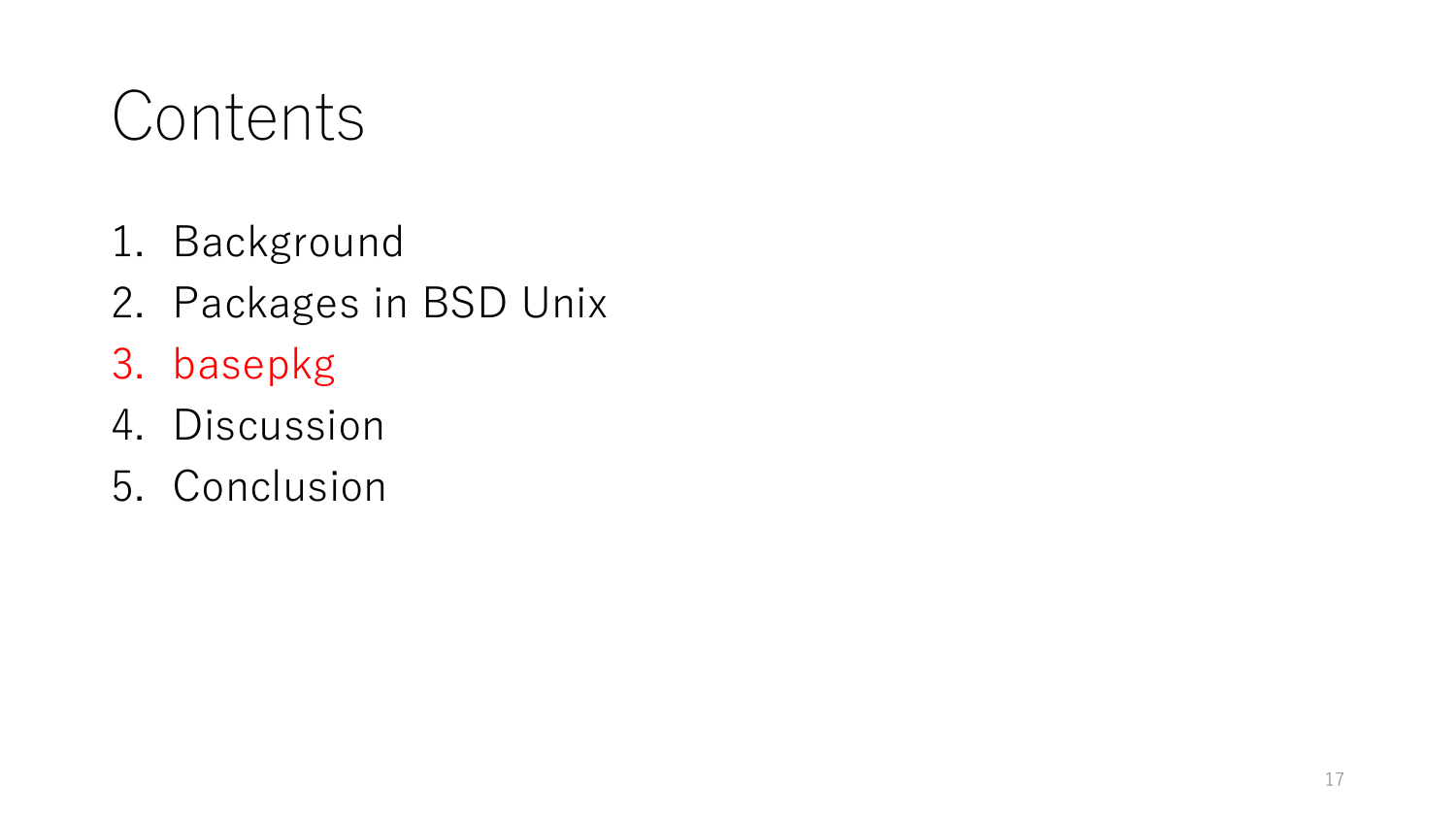## basepkg (1/12)

- We have developed a new framework "**basepkg**" that can packaging NetBSD base system instead of **syspkg**.
	- It distributed under the 2-cause BSD License.
	- It published on https://github.com/user340/basepkg
- Oct 26, 2016: Published on GitHub.
- May 19, 2017: Imported to **pkgsrc-wip**
- The latest version is 1.4.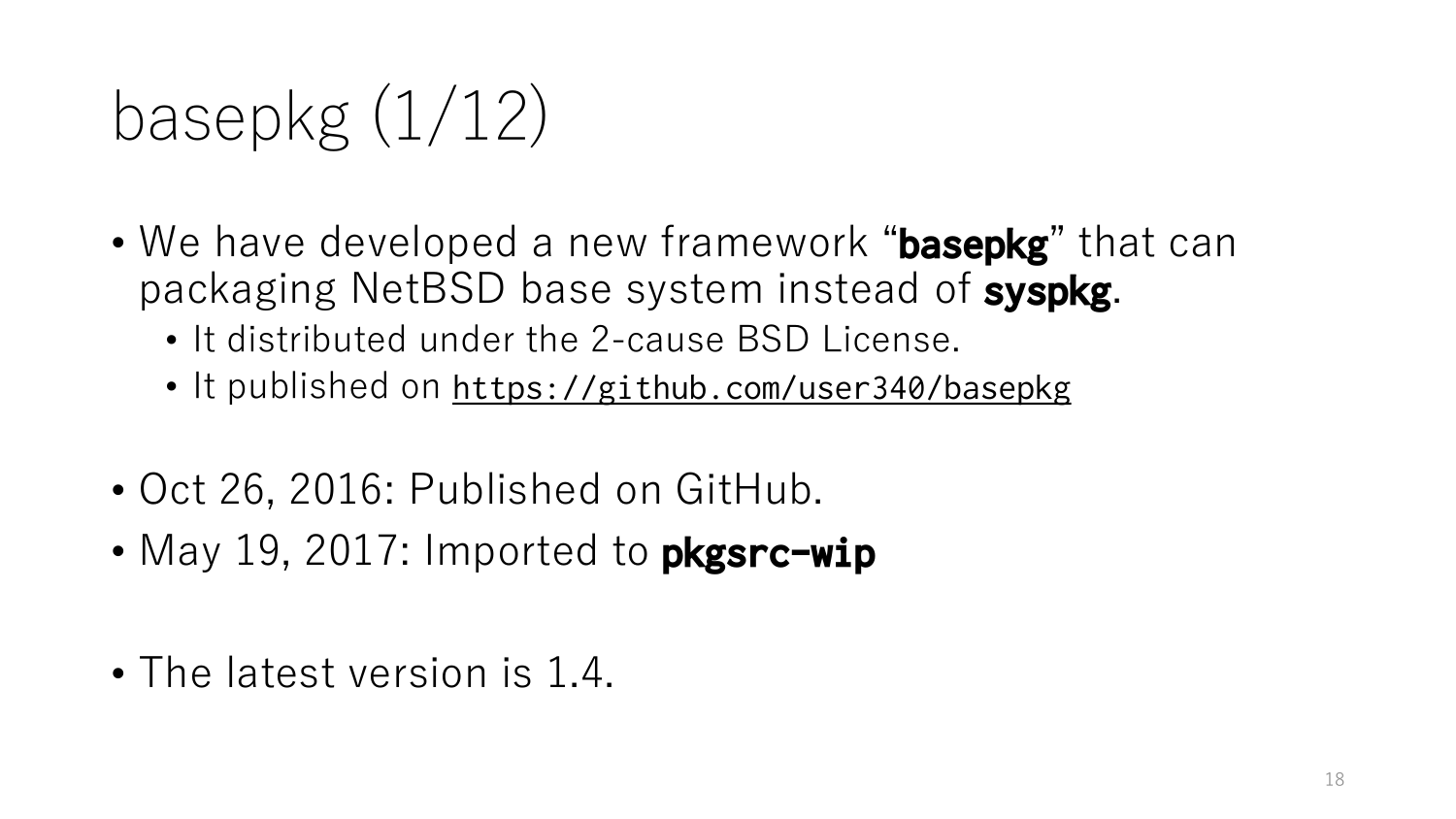## basepkg (2/12)

• The feature comparison between **basepkg** and **syspkg** are shown at this table.

|                        | syspkg                 | basepkg        |
|------------------------|------------------------|----------------|
| Language               | Makefile, Bourne shell | Bourne shell   |
| Sum of Number of Lines | 3,729 lines            | 1,190 lines    |
| <b>Execution Time</b>  | 850.4 sec              | 1188.4 sec     |
| Install Script         | none                   | available      |
| Kernel Package         | none                   | available      |
| Documentation, Report  | none                   | ABC2017, 2018, |
| Develop Team           | <b>NetBSD Project</b>  | GitHub         |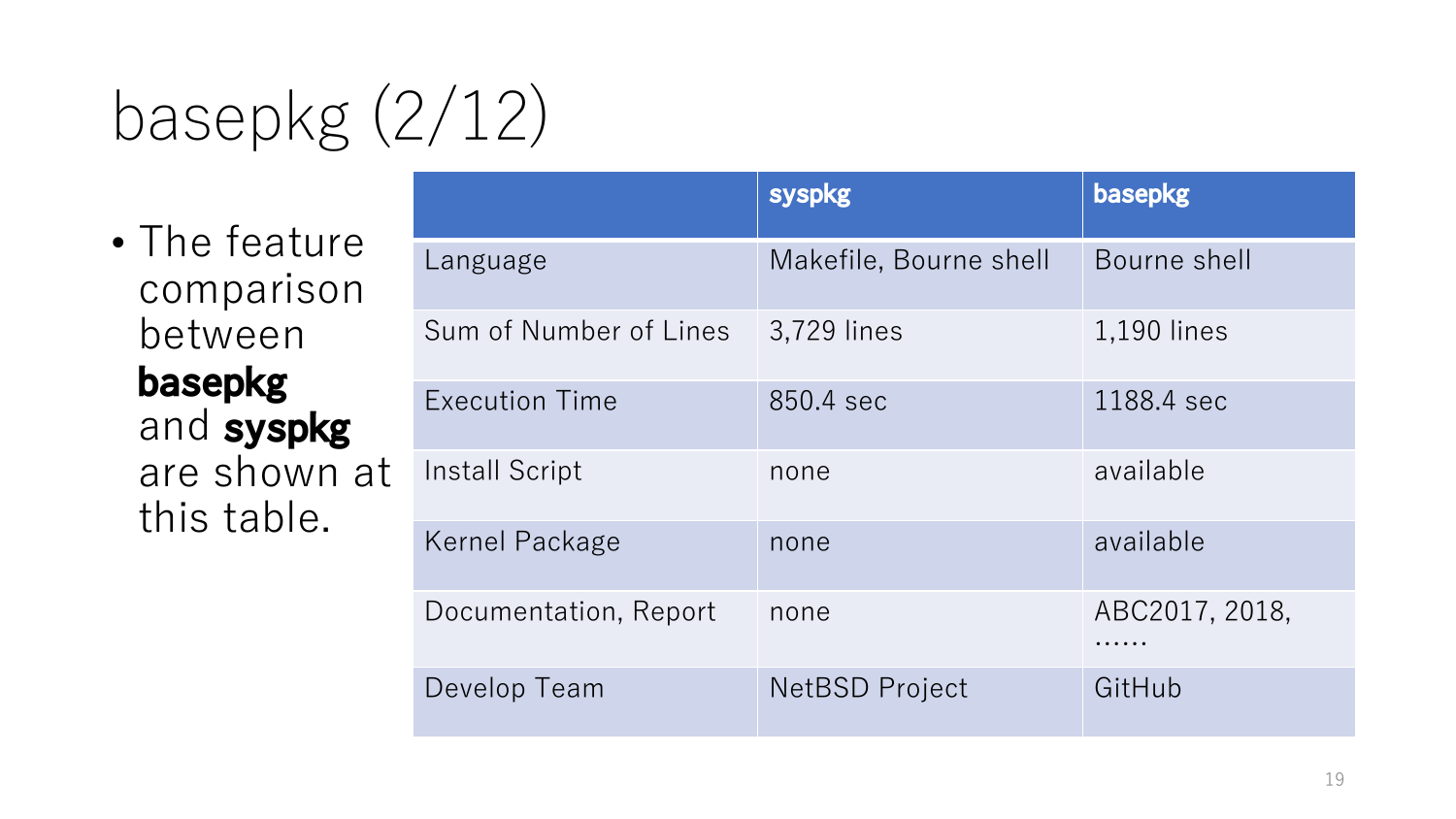## basepkg (3/12)

- To write a sustainable program, **basepkg** is written to be POSIX compliant and portable as could as possible.
	- The latest code is POSIX compliant except  $\cdots$ 
		- **hostname**(1)
		- **mktemp**(1)
		- **pkg\_create**(1)
- We use **ShellCheck** to validate and gain code quality and make the code warning-less as could as possible.
	- https://github.com/koalaman/shellcheck
	- https://www.shcellcheck.net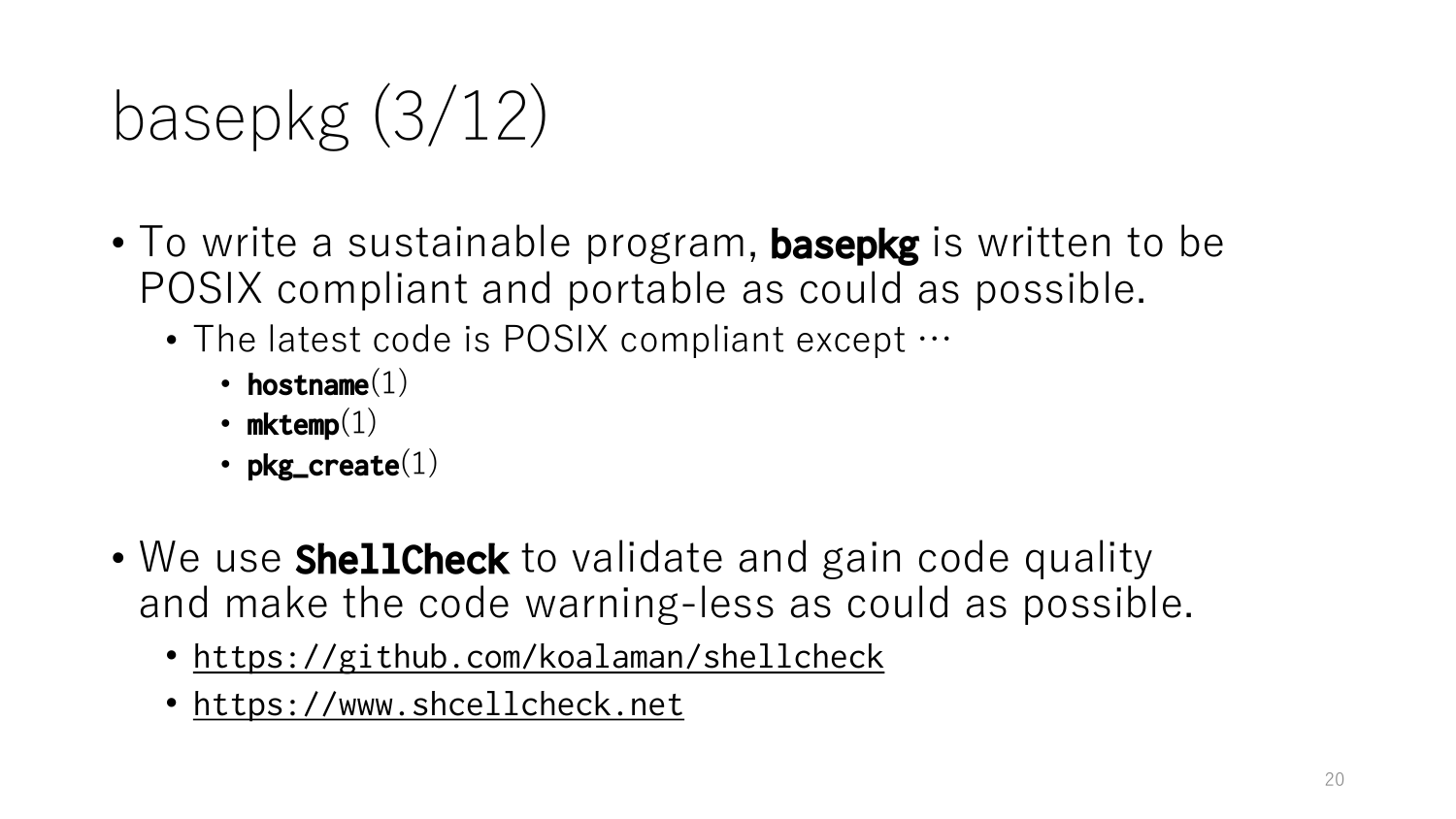basepkg (4/12)



/usr/pkg/share/basepkg/packages/\$VERSION/\$ARCH-\$MACHINE\_ARCH/\$package.tgz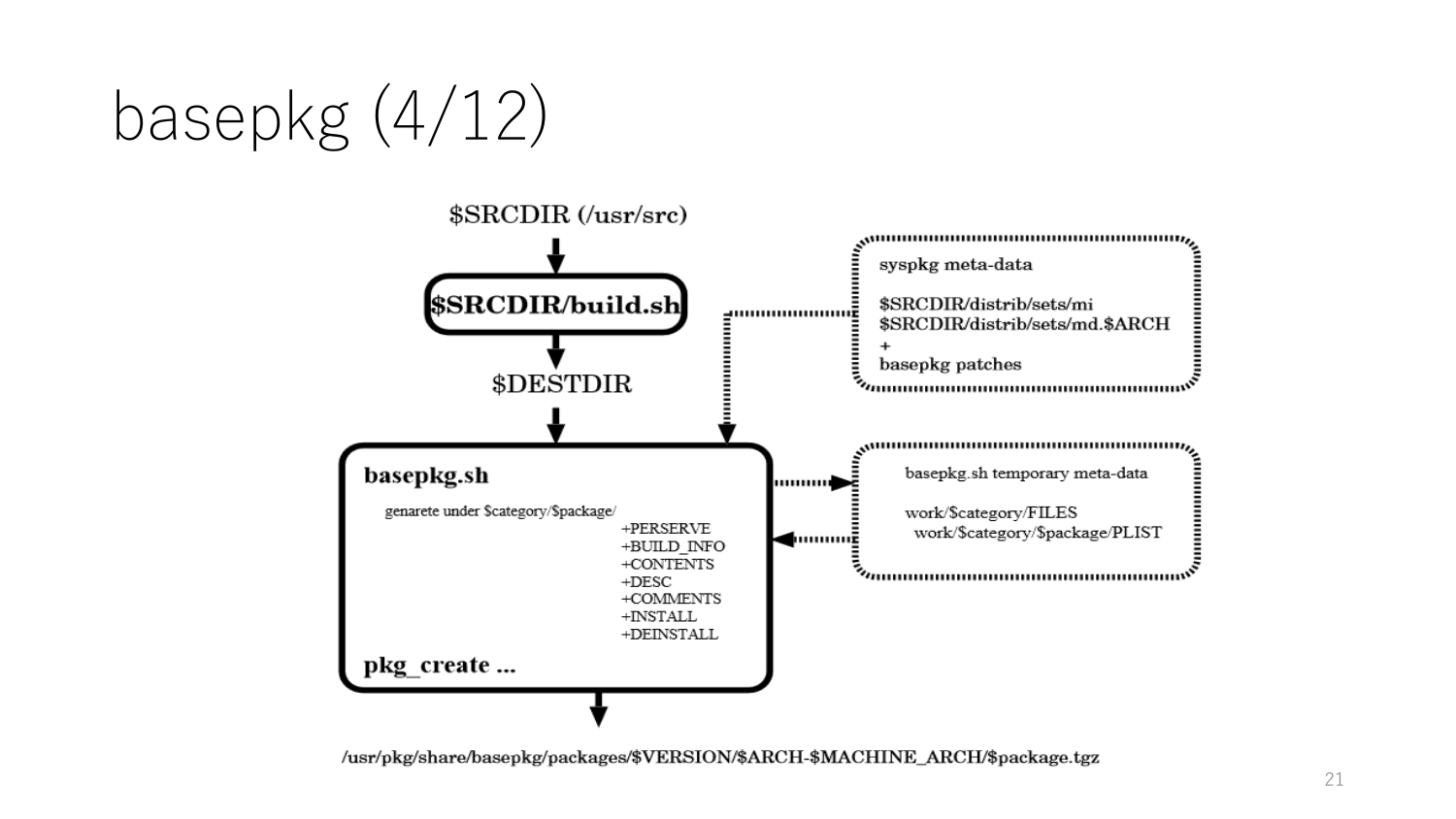## basepkg (5/12)

- basepkg reads list of a set of file name and package name from **mi** and **md.ARCH** under **sets/lists** directory.
- Then, basepkg generates temporary files.

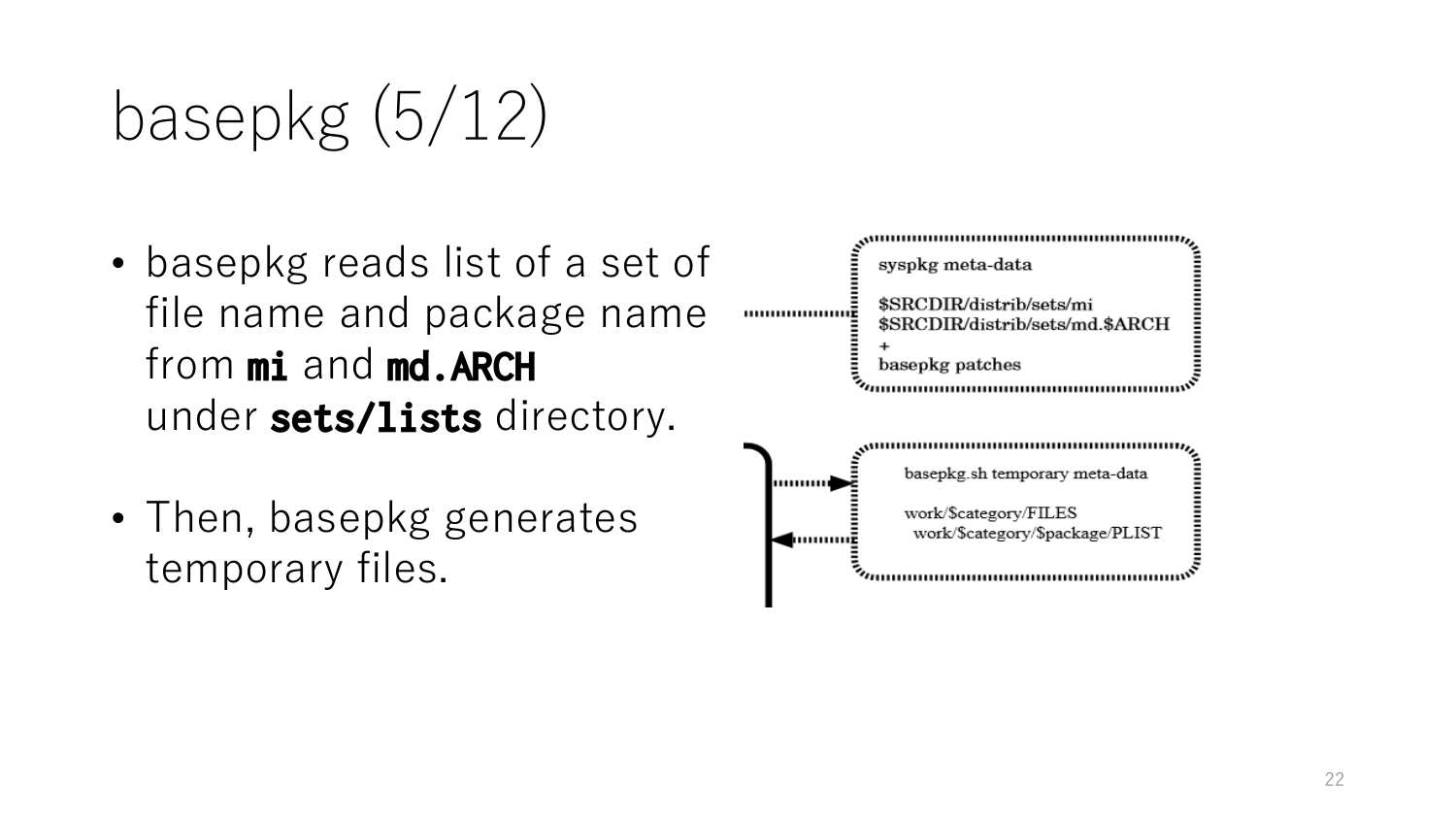## basepkg (6/12)

- **basepkg** emulates the generation of pkgsrc meta data.
- We supporting these meta data.



**+BUILD\_INFO +COMMENT +CONTENTS +DEINSTALL +PRESERVE +INSTALL +SIZE\_ALL +SIZE\_PKG +PRESERVE**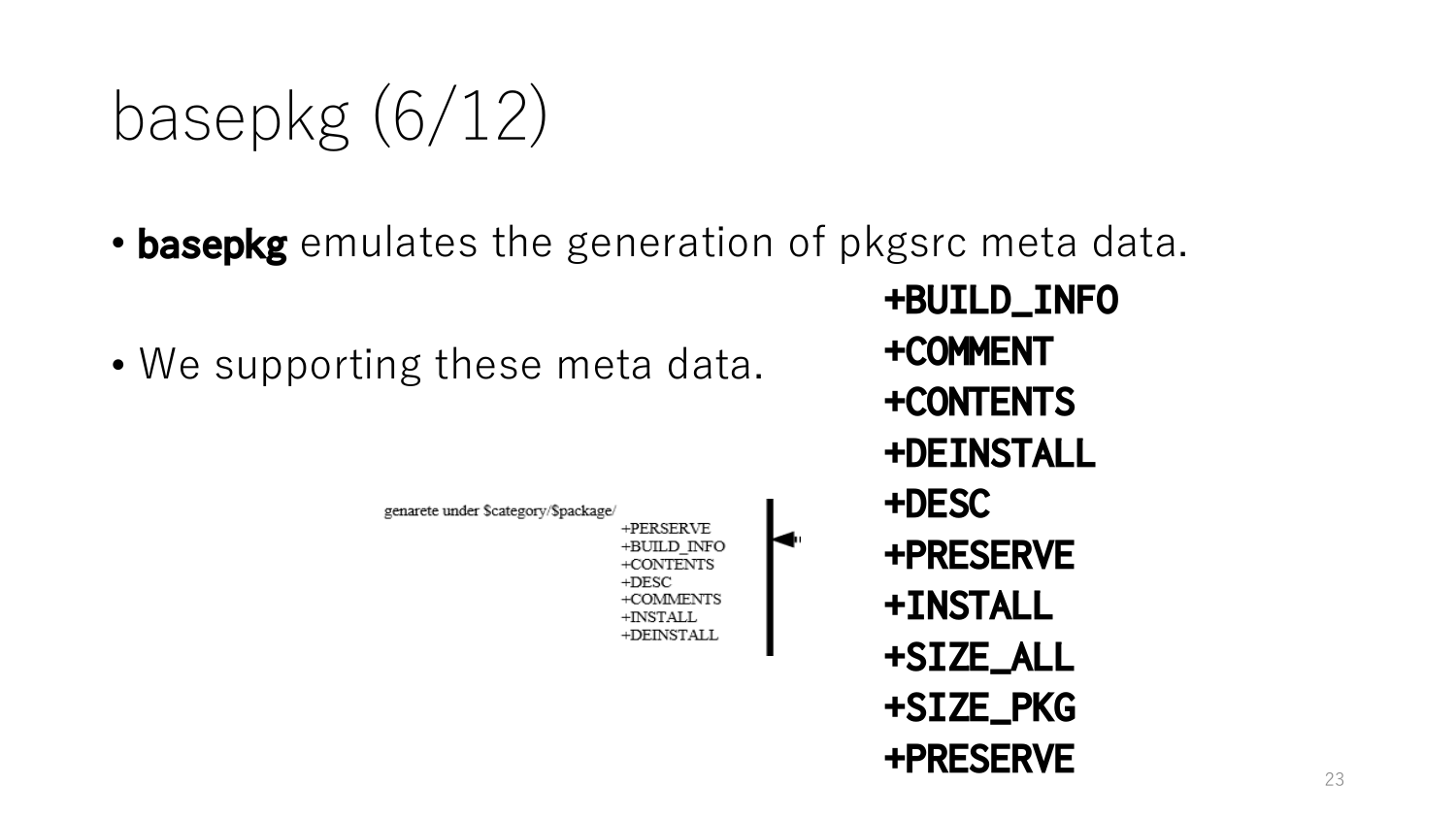## basepkg (7/12)



/usr/pkg/share/basepkg/packages/\$VERSION/\$ARCH-\$MACHINE\_ARCH/\$package.tgz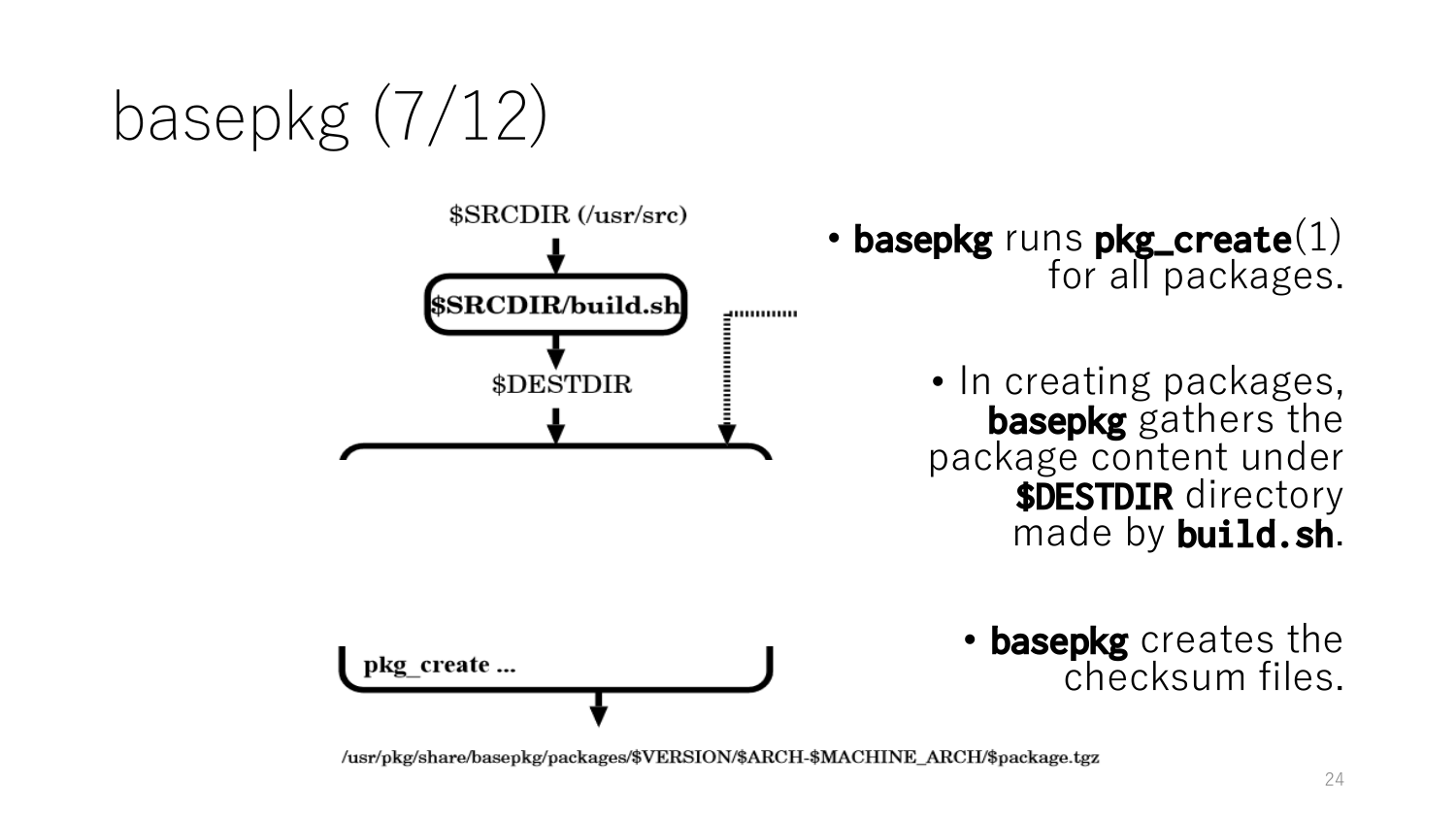## basepkg (8/12)

- How to Install
	- **# cd /usr/pkgsrc/wip/basepkg**
	- **# make install clean clean-depends**
- How to build packages
	- **# cd /usr/src**
	- **# ./build.sh tools**
	- **# ./build.sh distribution**
	- **# cd /usr/pkg/share/basepkg**
	- **# ./basepkg.sh pkg**
- How to build kernel packages
	- **# cd /usr/src**
	- **# ./build.sh kernel=GENERIC**
	- **# cd /usr/pkg/share/basepkg**
	- **# ./basepkg.sh kern**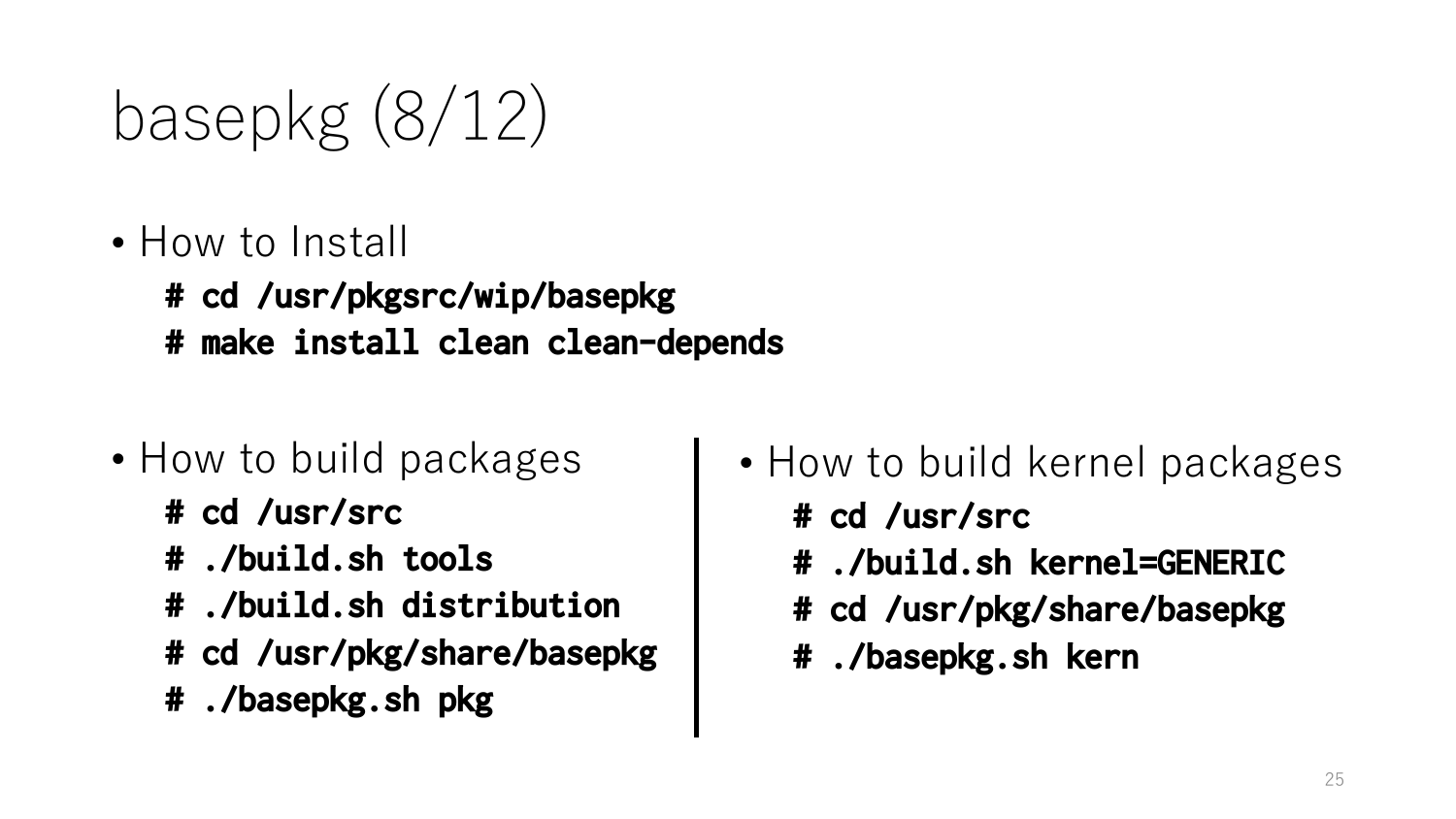## basepkg (9/12)

- It's easy to add or delete the specific base package by using **pkg\_\*** tools since the package format is same as **pkgsrc**(7) one.
	- **pkg\_add** $(1)$  Install the package
	- **pkg\_delete**(1) Remove the package
- To avoid confliction between pkgsrc and basepkg packages, we should specify the other database path such as

**# pkg\_add -K /var/db/basepkg base-sys-root**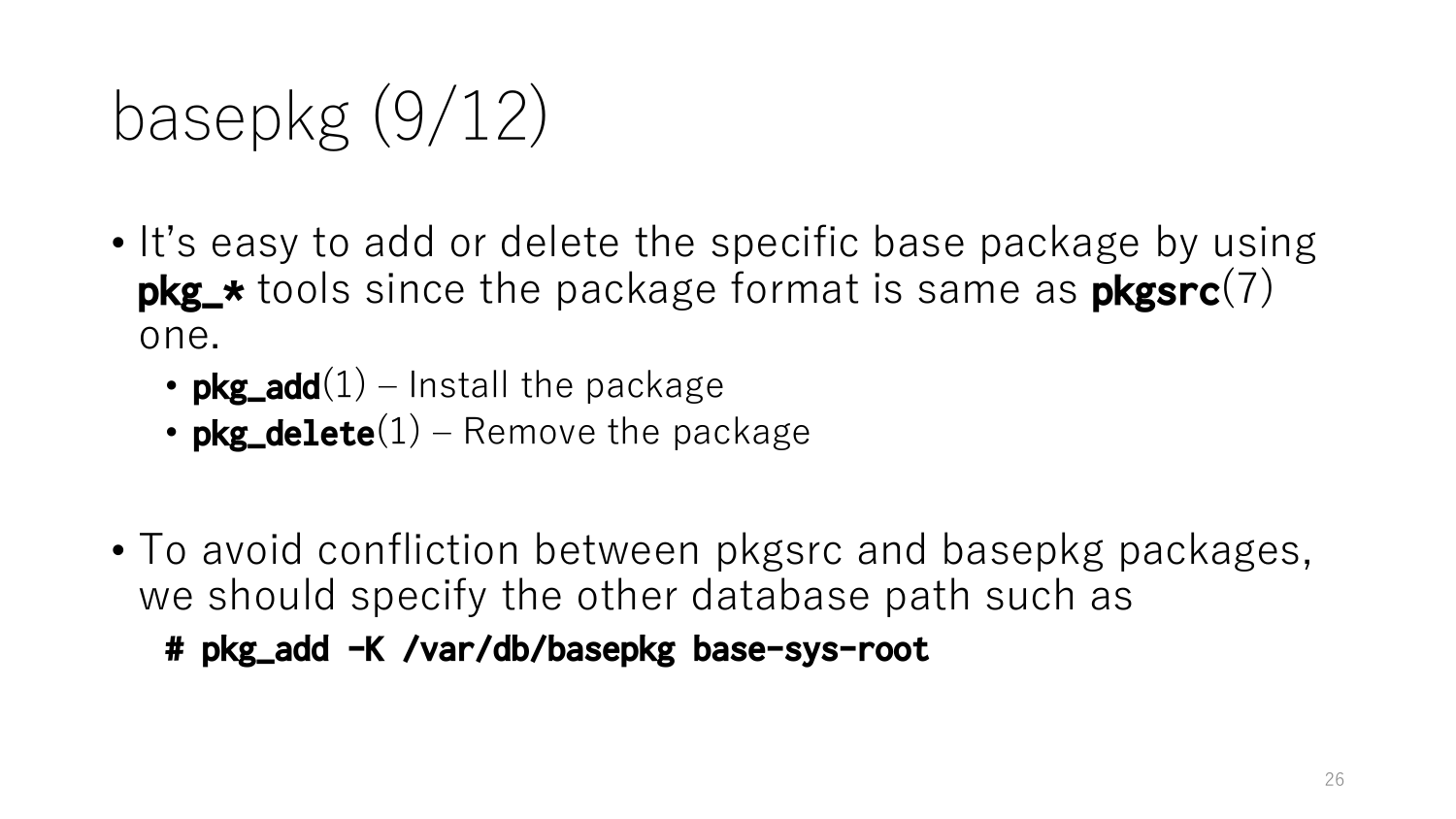## basepkg (10/12)

- Currently in using raw **pkg\_\*** tools to manipulate packages, we need to be very careful to handle **etc** package.
	- E.g. **etc-sys-etc-7.1.tgz**
	- Because it overwrites files under the **/etc** directory.
- To avoid this disaster, once we extract the contents in another directory and running install script.

**# pkg\_add -K /var/db/basepkg -P /tmp/basepkg etc-sys-etc.7.1.tgz**

• We should prepare a wrapper for users not to handle raw **pkg\_\*** tools.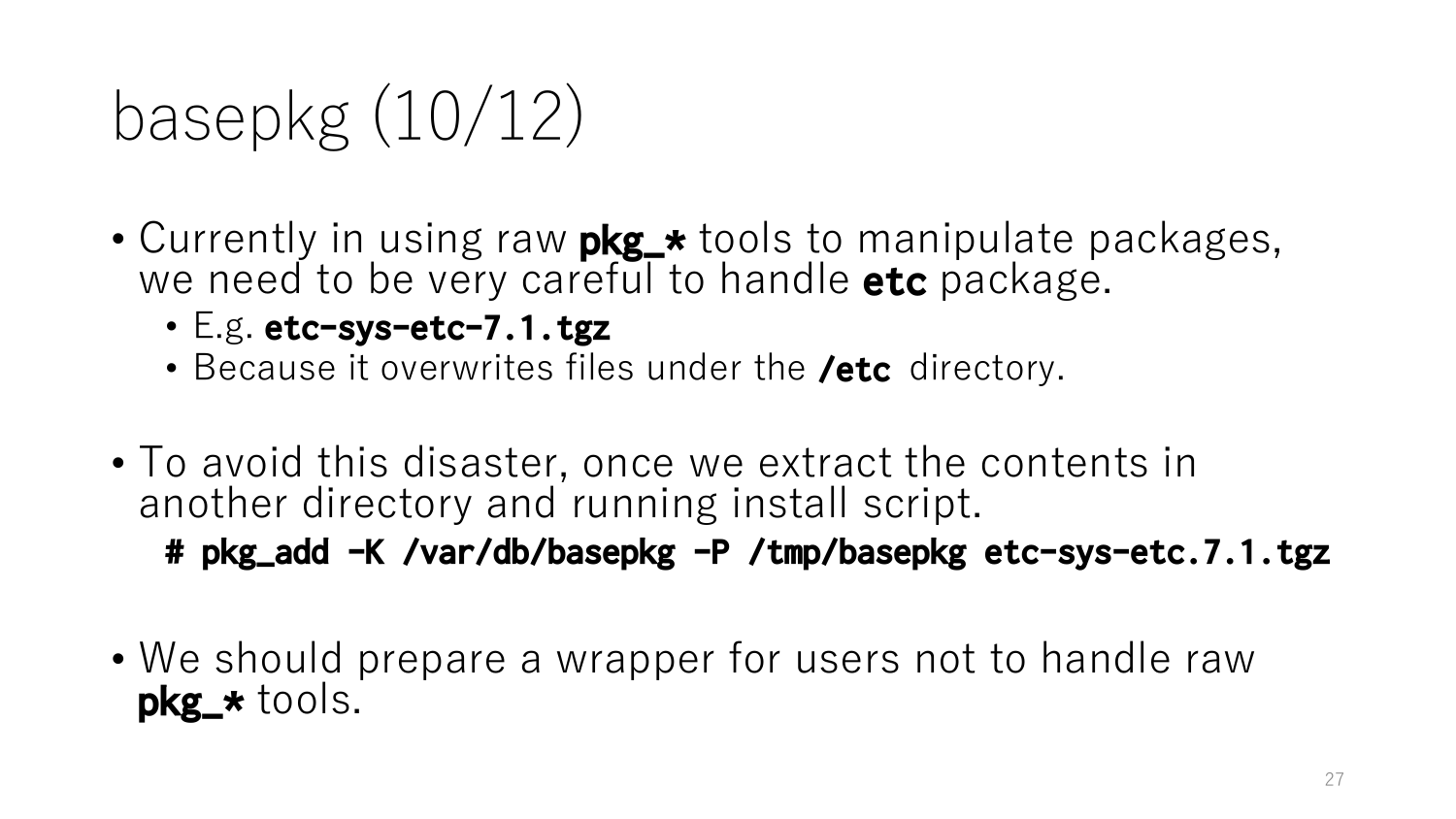## basepkg (11/12)

- We have compared the installation time between tarball extraction and using package made by **basepkg**.
	- 1. Fetch a tarball "**games.tgz**" from ftp.jp.netbsd.org, then extract it.
	- 2. Install all packages beginning with "**games**" to system from basepkg.netbsd.fml.org
	- 3. Install one "**games-games-bin**" package to system from basepkg.netbsd.fml.org
- Where basepkg.netbsd.fml.org is an experimental base package distribution server we build and operate.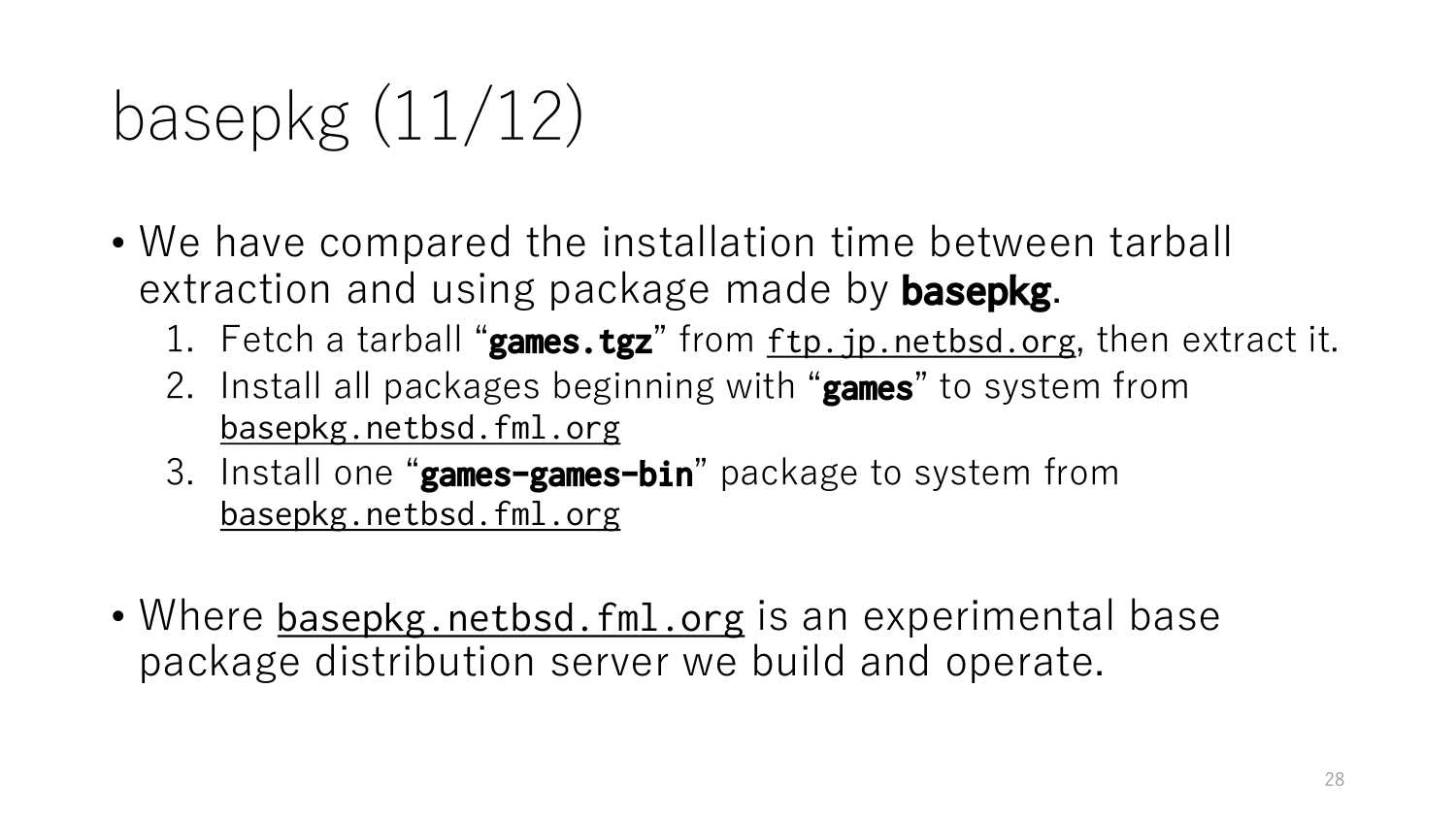# basepkg (12/12)

| Test         | Real Time (s) | User Time $(s)$ | <b>System Time (s)</b> |
|--------------|---------------|-----------------|------------------------|
| tarball      | 7.2374        | 0.2267          | 0.8433                 |
| All packages | 19.2955       | 0.9457          | 1.1725                 |
| One package  | 3.4656        | 0.0838          | 0.0924                 |

- Only when we update a few packages in the system, the process is comparable to the tarball extracting.
- In almost cases under normal operation, we replace only a few small parts for rapid security update.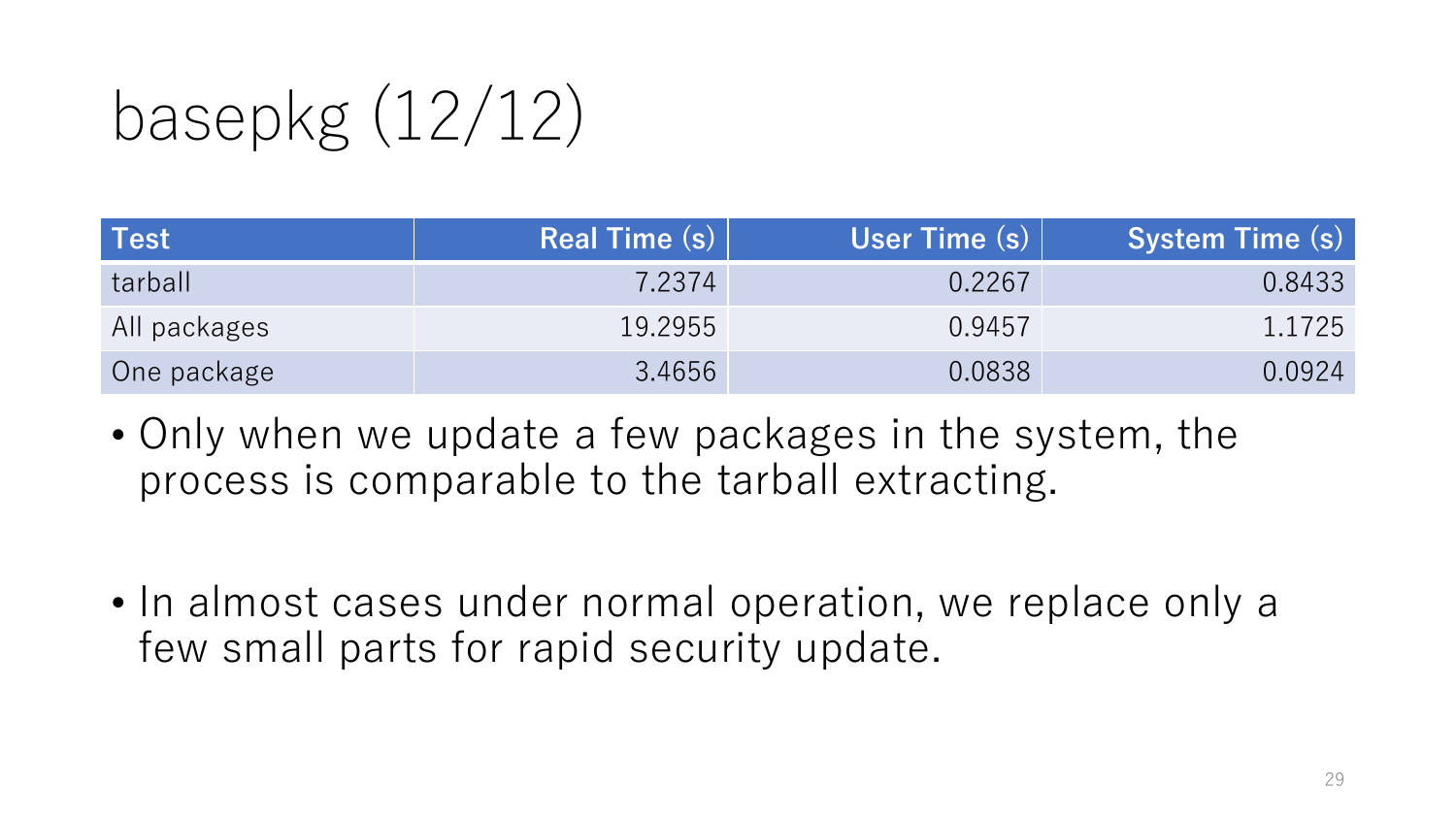#### Demonstration

- wip/basepkg
	- make install clean clean-depends
- cd /usr/pkg/basepkg
- Run basepkg.sh.
- pkg\_add/pkg\_delete some package.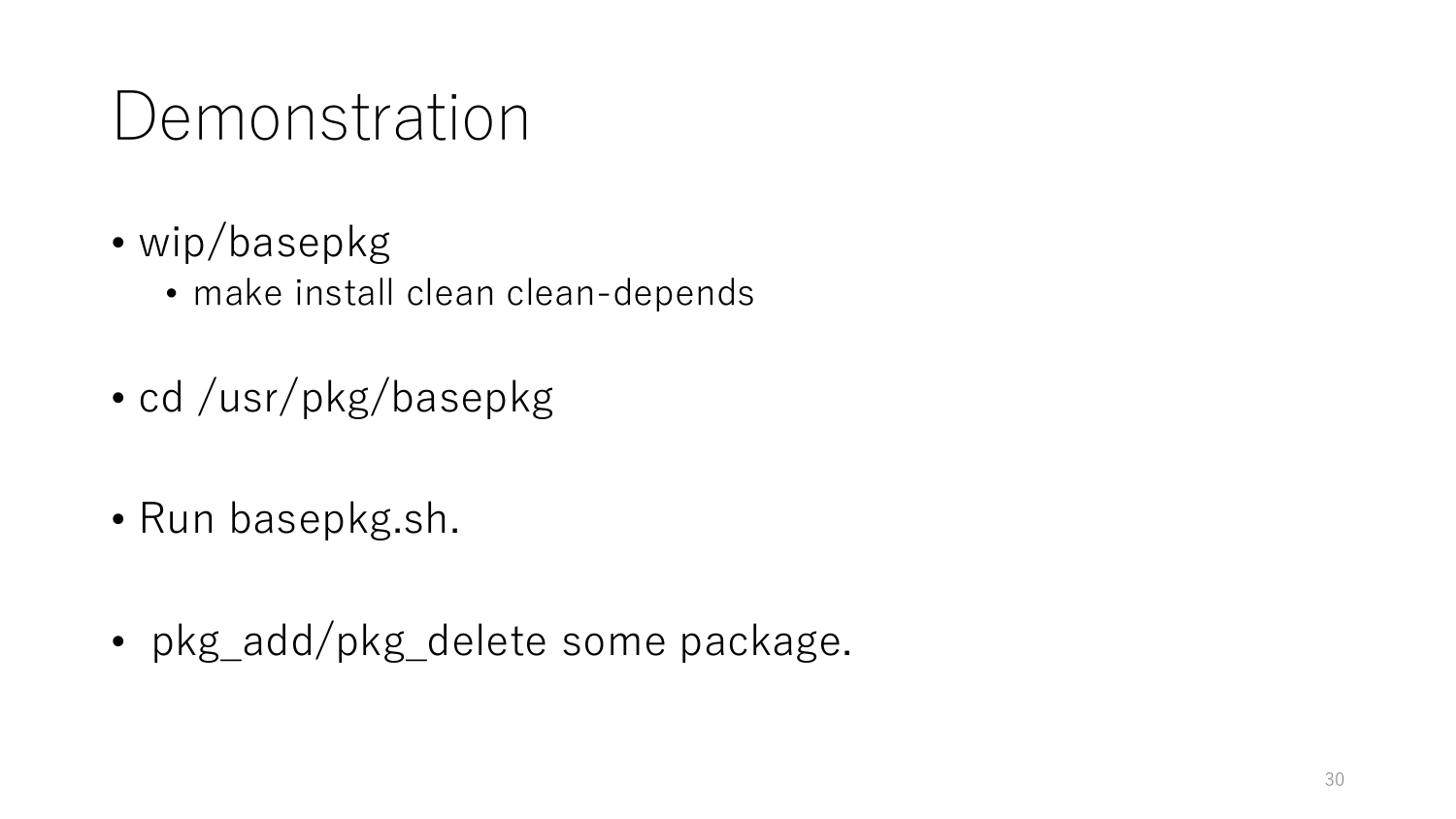#### Demonstration

- pkgtools/pkgin
- Create repository.
- Install package using pkgin.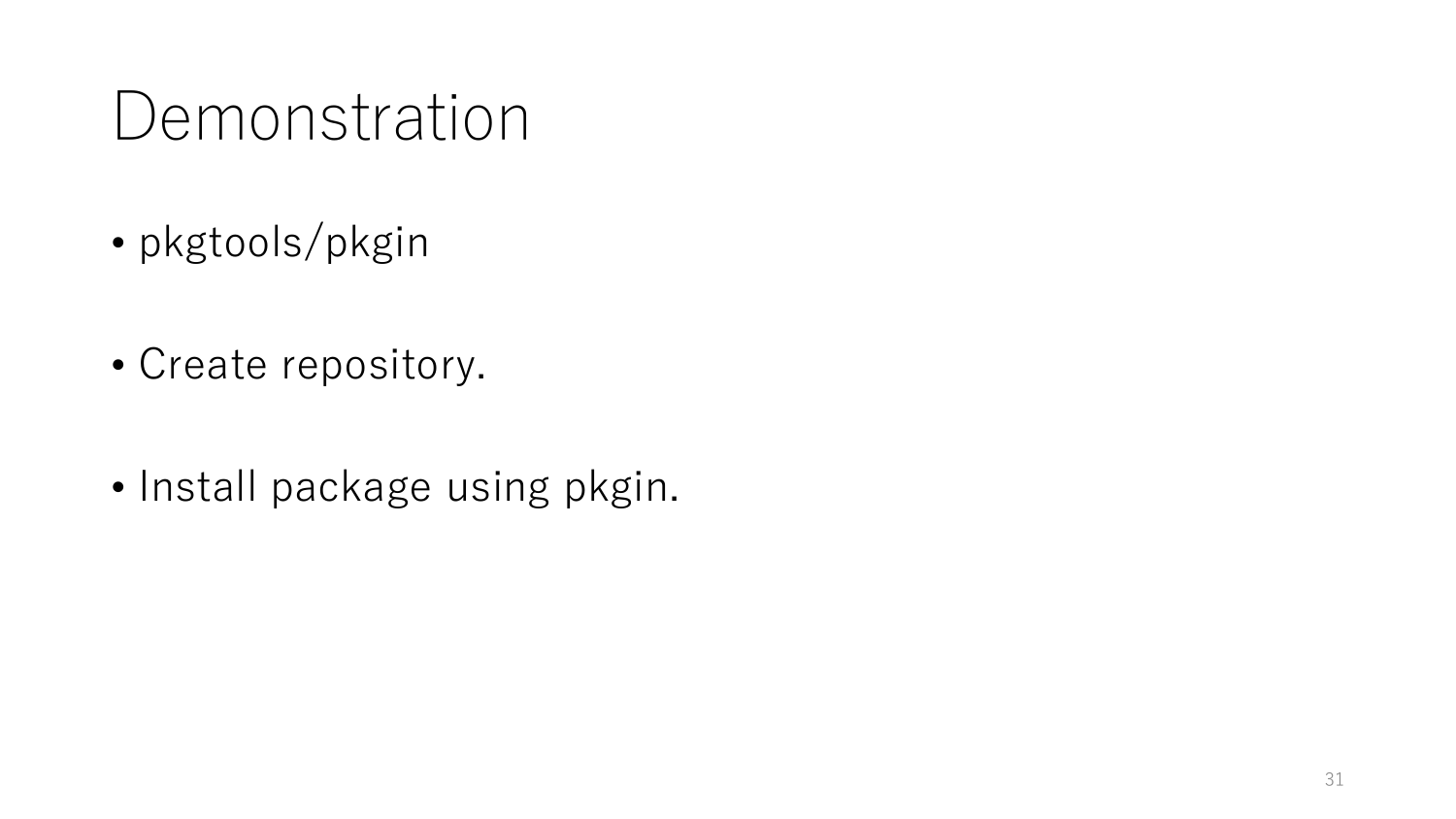#### **Contents**

- 1. Background
- 2. Packages in BSD Unix
- 3. basepkg
- 4. Discussion
- 5. Conclusion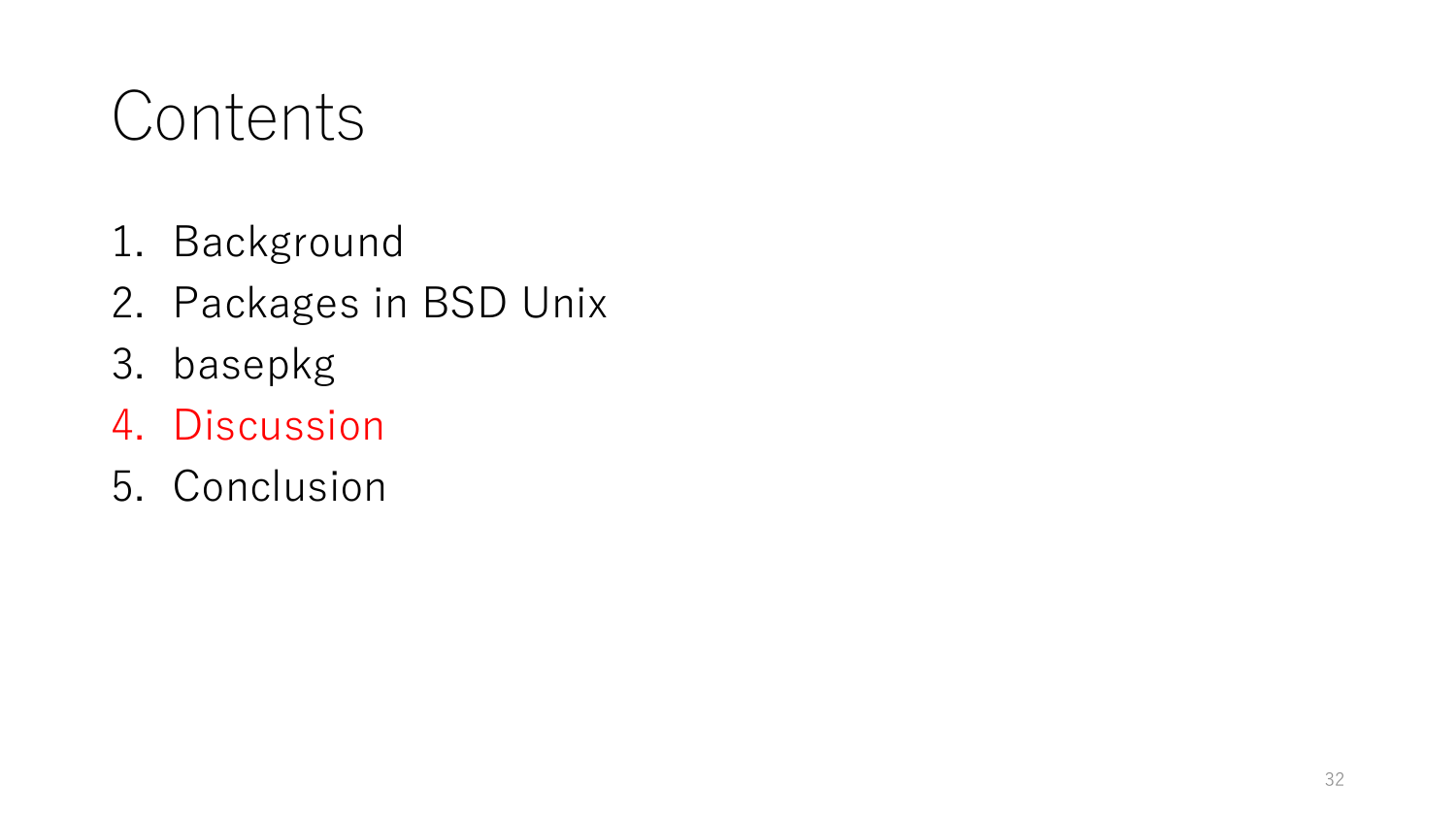## Discussion  $(1/8)$

- We summarize changes and improvements from last year.
	- Import to **pkgsrc-wip** repository.
		- **wip/basepkg**
	- Update database (under **sets/**).
		- Fix PR#46937 by Lloyd Parkes at 2012.
	- Enhance meta data
		- +DEINSTALL, +INSTALL, +PRESERVE, +SIZE\_PKG, +SIZE\_ALL
	- Cross build support
	- Multi platform support
		- We have verified **basepkg.sh** can run on Ubuntu 17.04 amd64.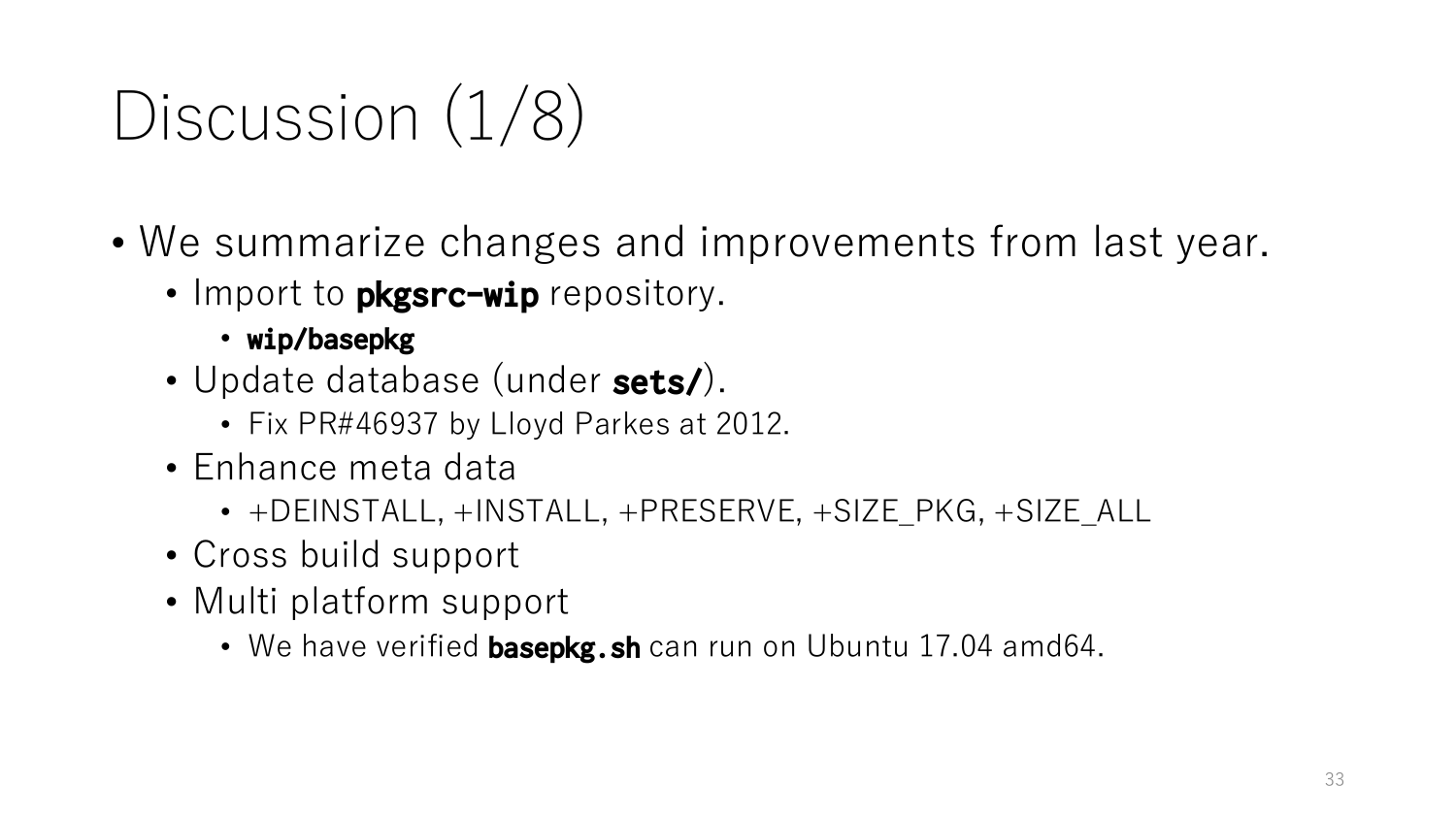### Discussion (2/8)

- There are a lot of technical issues to resolve as follows.
- 1. basepkg processing speed.
	- **basepkg.sh** slower than **build.sh syspkgs**.
	- We must need to try better shell coding technique.
	- We should not use **for** or **while** loop as could as possible, instead use internal loops such as **find**(1) and **grep**(1).
- 2. basepkg database (under **sets/**) maintenance.
	- It looks **descrs** and **comments** has been incomplete.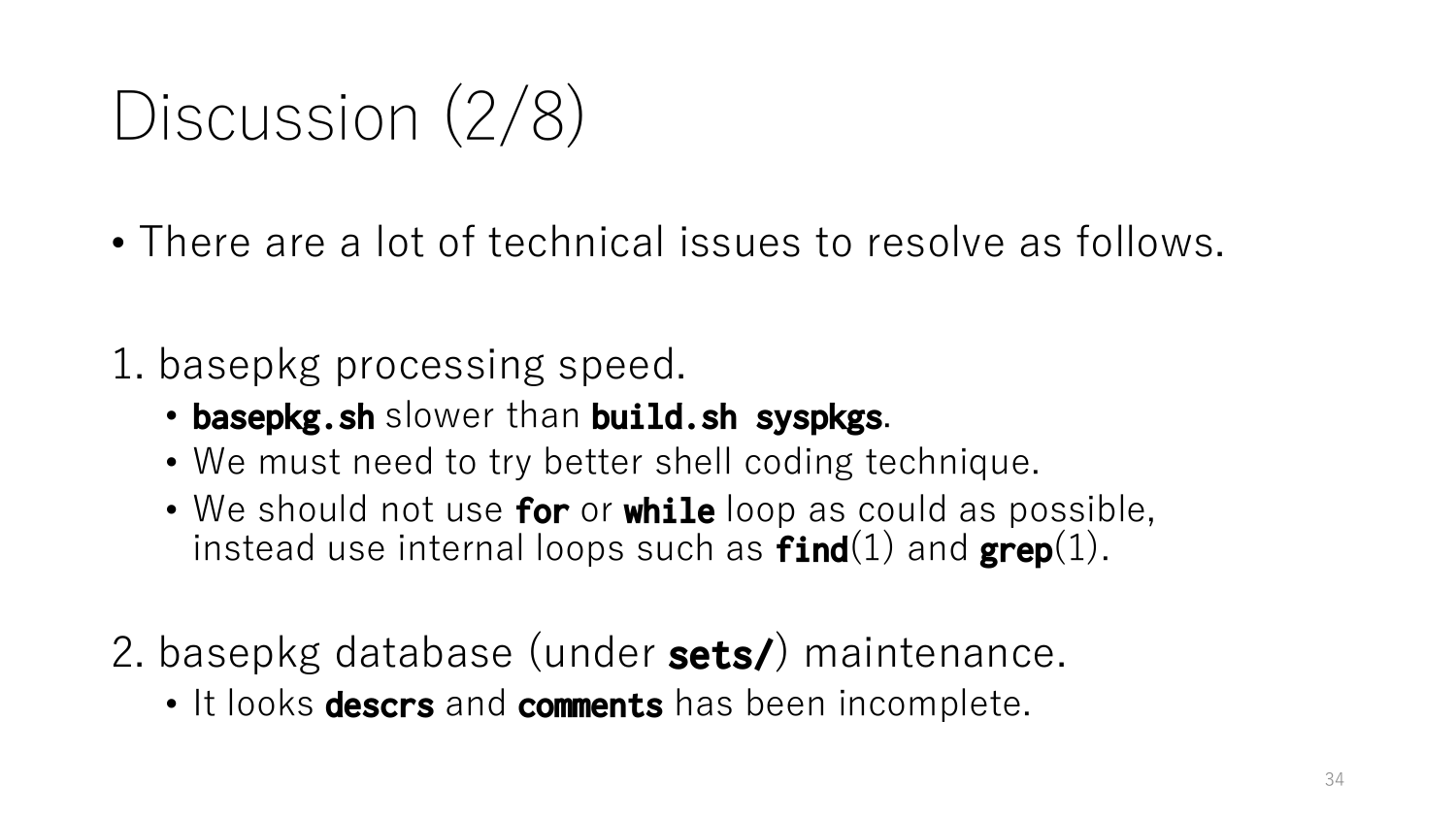### Discussion (3/8)

- There are a lot of technical issues to resolve as follows.
- 3. A wrapper convenient for users.
	- Set database location.
	- Provide alias mapping for ambiguous package names.
		- **# wrapper install openssh** --> **# wrapper install base-secsh-bin**
- 4. Integrated system management support.
	- **pkg-vulnerabilities**
	- **pkgsrc/pkgtools/pkgin**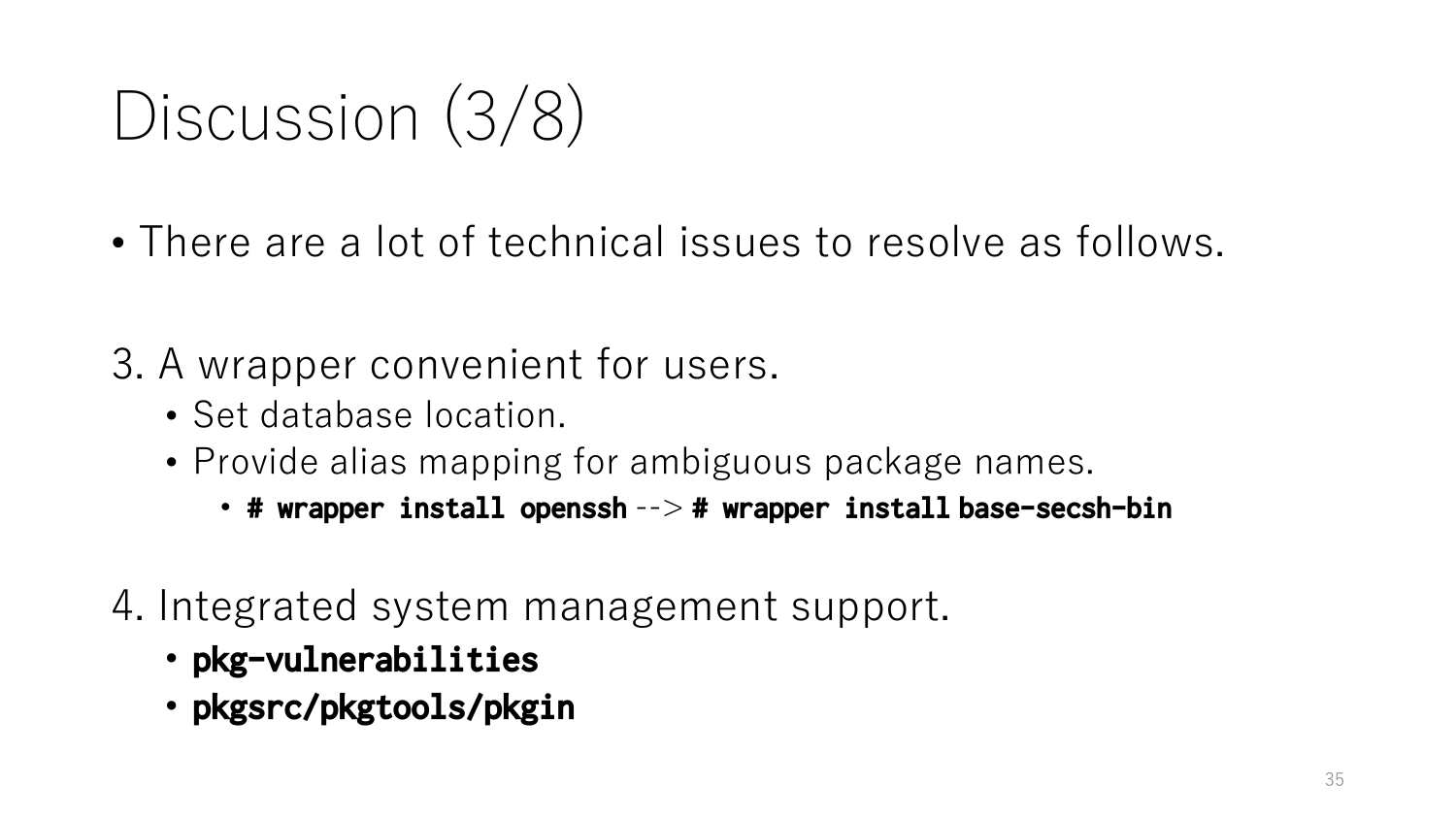## Discussion  $(4/8)$

- How to use **pkgin**(1) for base package.
	- 1. Install **pkgtools/pkgin**
	- 2. Edit **/usr/pkg/etc/pkgin/repositories.conf**
		- **# echo "file:///path/to/basepkg/packages/7.1.1/amd64-x86\_64/" ¥ >> /usr/pkg/etc/pkgin/repositories.conf**
	- 3. **# cd /path/to/basepkg/packages/7.1.1/amd64-x86\_64**
	- 4. **# pkg\_info –X \*.tgz > pkg\_summary**
	- 5. **# gzip pkg\_summary**
	- 6. **# pkgin in base-sys-root**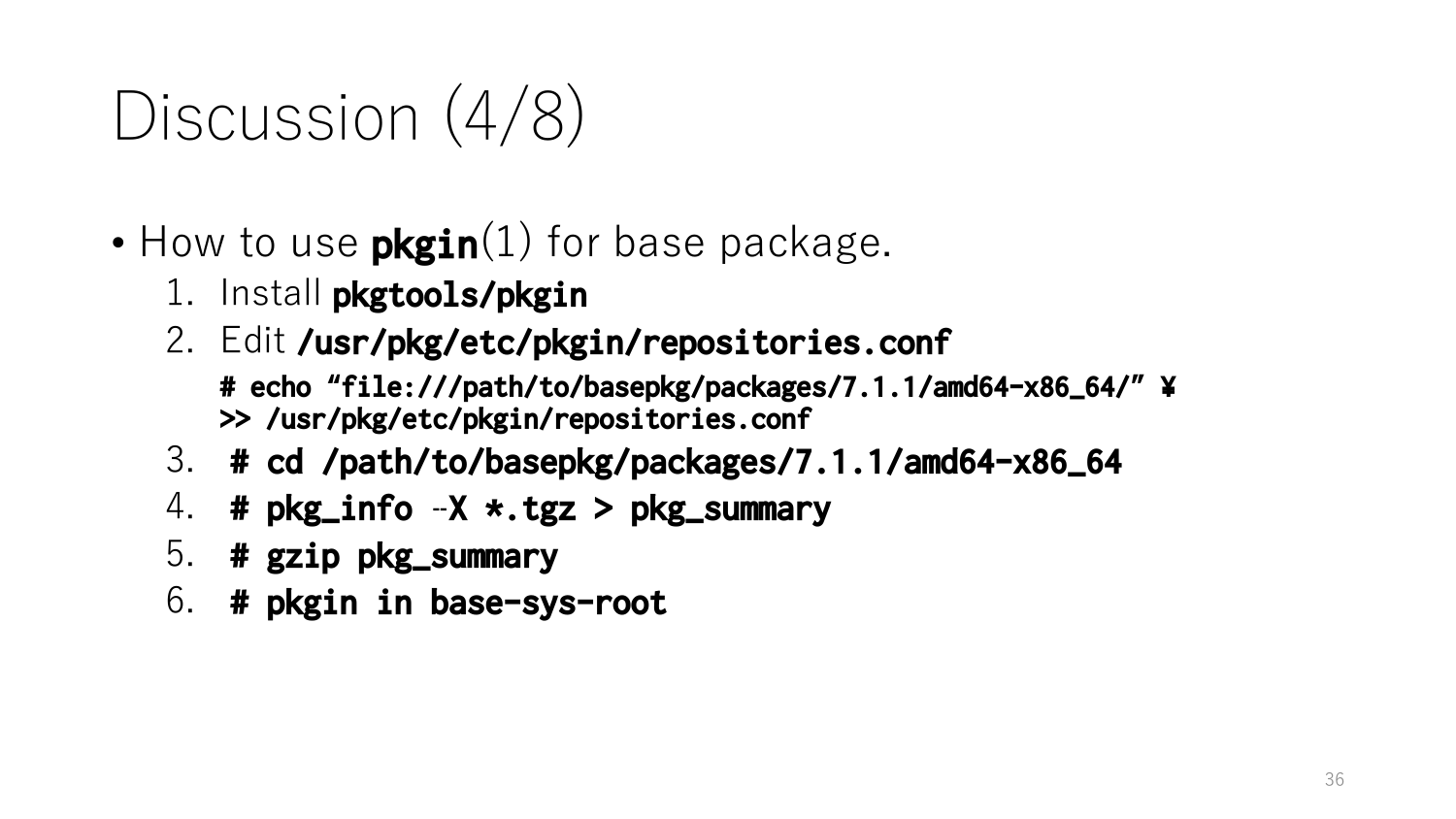### Discussion (5/8)

- We estimated of base package distribution.
- In the case of building source and package by distribution server  $\cdots$ .
- Current VPS Case
	- basepkg.netbsd.fml.org which runs on SAKURA VPS 2GB 3Core 200GB Disk.
	- We providing 30 architectures in NetBSD 7 stable.
		- One architecture requires 5GB Disk space. So, the upper limit of 30 architectures are restricted by this storage limit to run build.sh.
	- Building process costs about 1 hour per target.
	- If we can run processes parallelly per CPU core, we need 10 hour to prepare 30 architectures.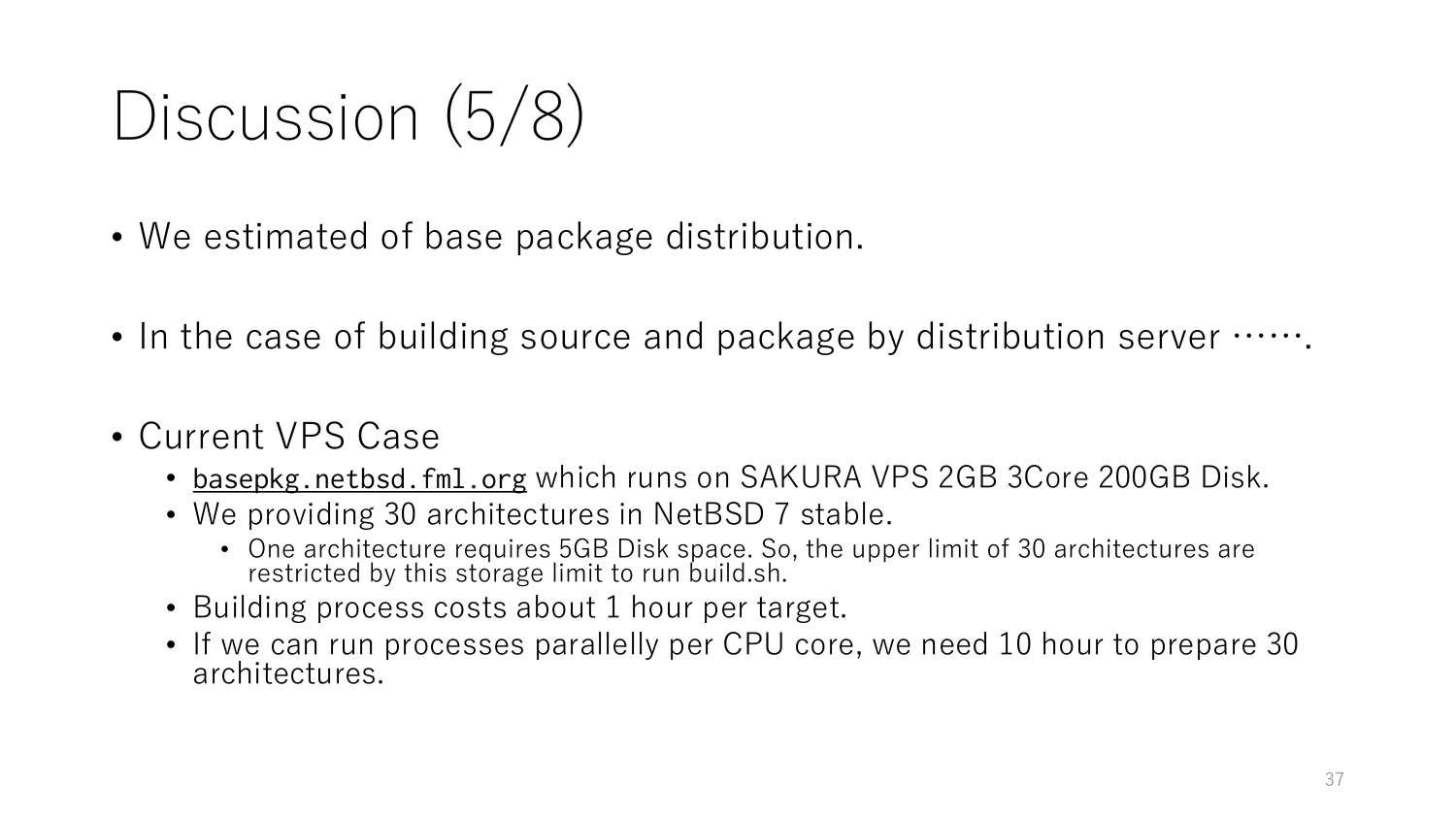## Discussion (6/8)

- Cloud Case (The evaluation is underway)
	- Cloud service is more suitable for intermittent work like this.
	- The updates for stable branches are rare, so we don't need to build package daily.
- If we run this building process only when a NetBSD security advisory is released and the target can be restricted to stable branches, modern cloud service is more proper than the current VPS service.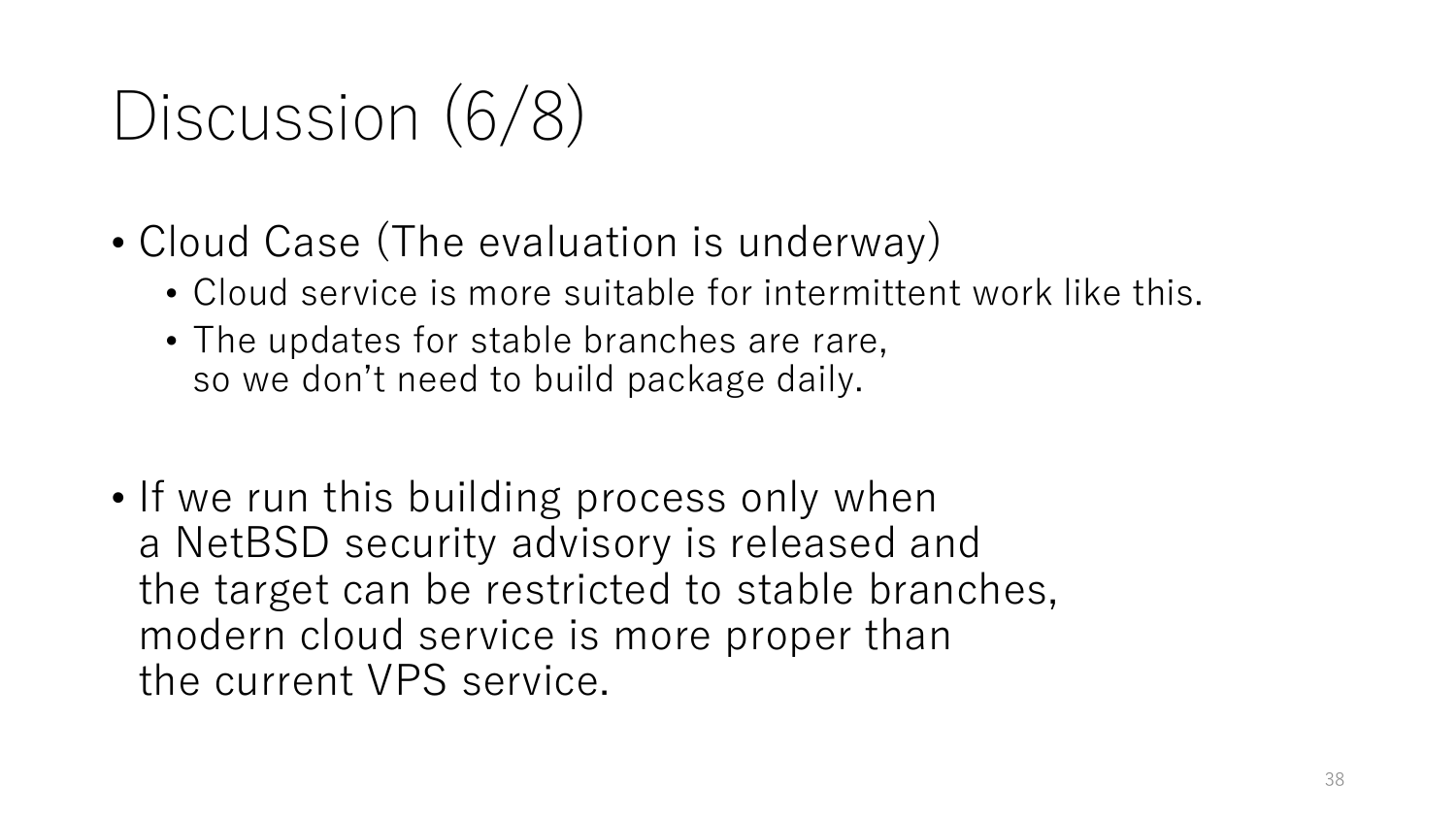## Discussion (7/8)

- In the case of cloud service, we assume the following usage:
	- Normally the build process does not run. The low cost cloud archive holds the built data.
	- On demand, we wake up the cloud service, extract the built data from the archive, build packages, update web service, re-archive the built data and make the cloud sleep again.

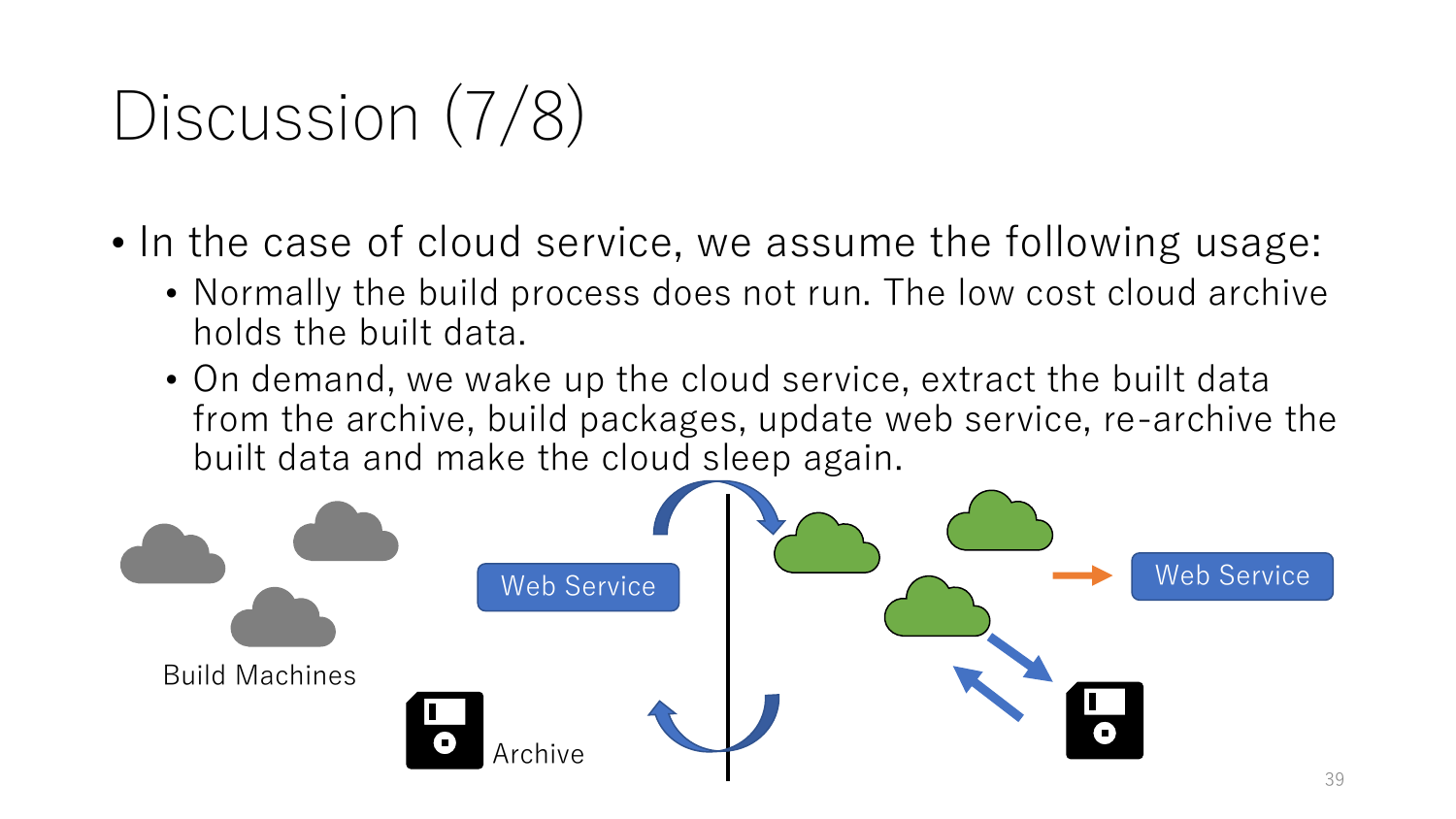### Discussion (8/8)

- In the case of building only package by distribution server  $\cdots$ .
- Today it looks NetBSD daily build system can prepare daily binaries for some branches.
- Hence basepkg distribution server can fetch the tarballs and build base packages based on them.
- We hope to operate package distribution server at a low cost but only for latest branches.

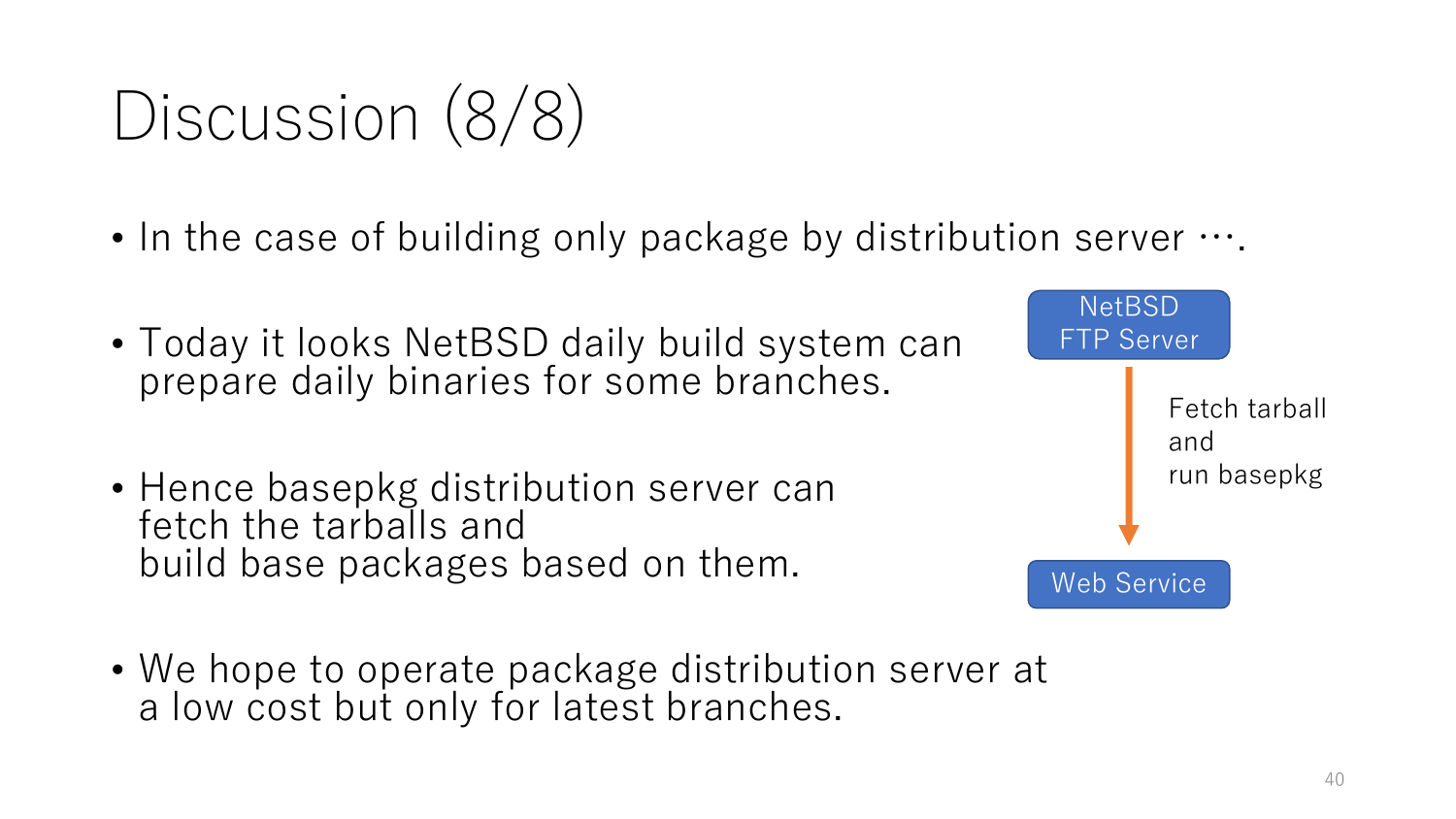#### **Contents**

- 1. Background
- 2. Packages in BSD Unix
- 3. basepkg
- 4. Discussion
- 5. Conclusion